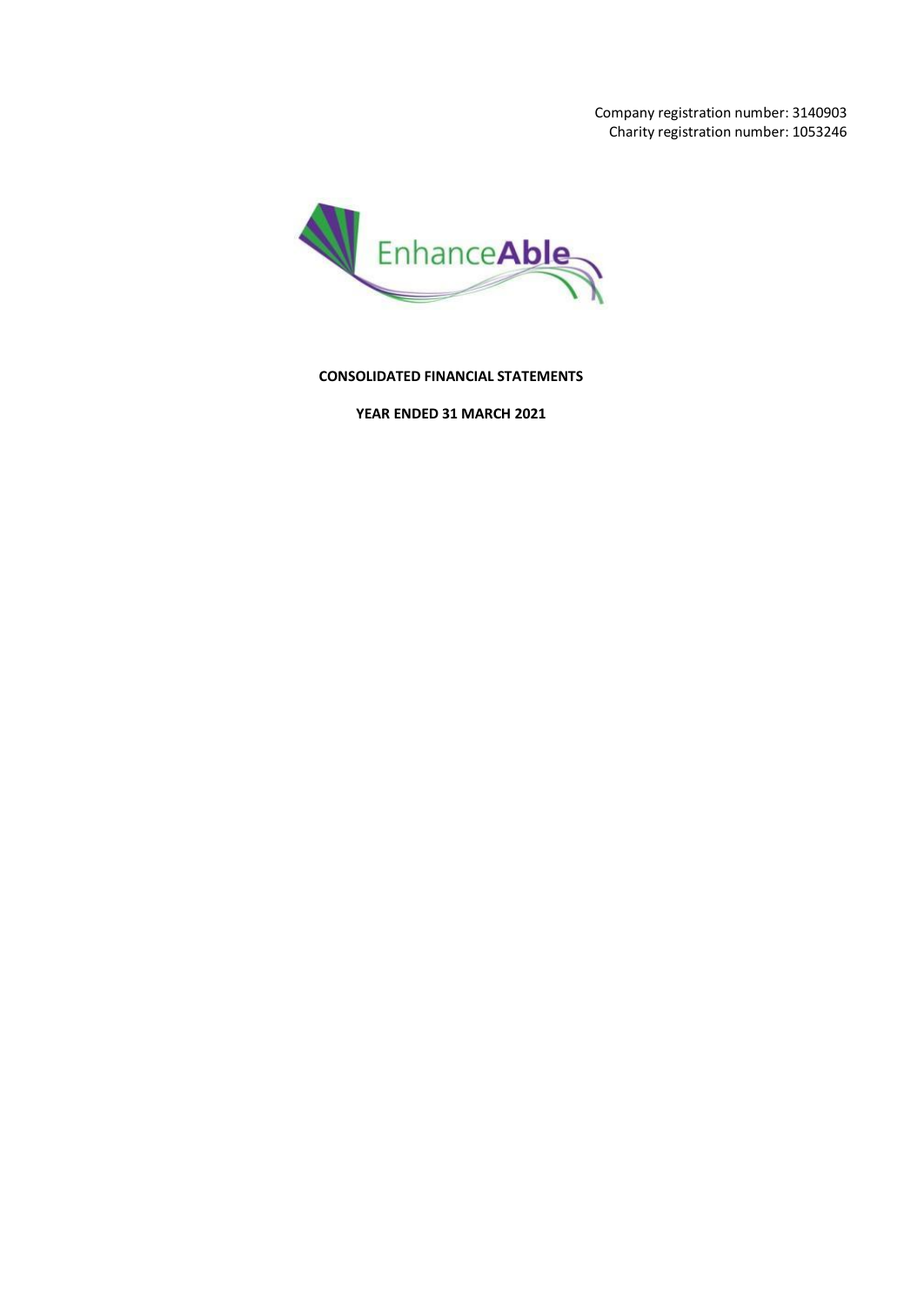# **CONSOLIDATED FINANCIAL STATEMENTS YEAR ENDED 31 MARCH 2021**

| <b>Contents</b>                                                                    | Page             |
|------------------------------------------------------------------------------------|------------------|
| Charity reference and administrative details                                       | $\mathbf{1}$     |
| Trustees' Annual Report including Directors' Report and<br><b>Strategic Report</b> | 2.1 to 2.13      |
| Independent Auditor's Report                                                       | 3                |
| <b>Statement of Financial Activities</b>                                           | 4                |
| <b>Balance Sheet</b>                                                               | 5                |
| <b>Statement of Cash Flows</b>                                                     | 6                |
| Notes to the Financial Statements                                                  | $7(a)$ to $7(k)$ |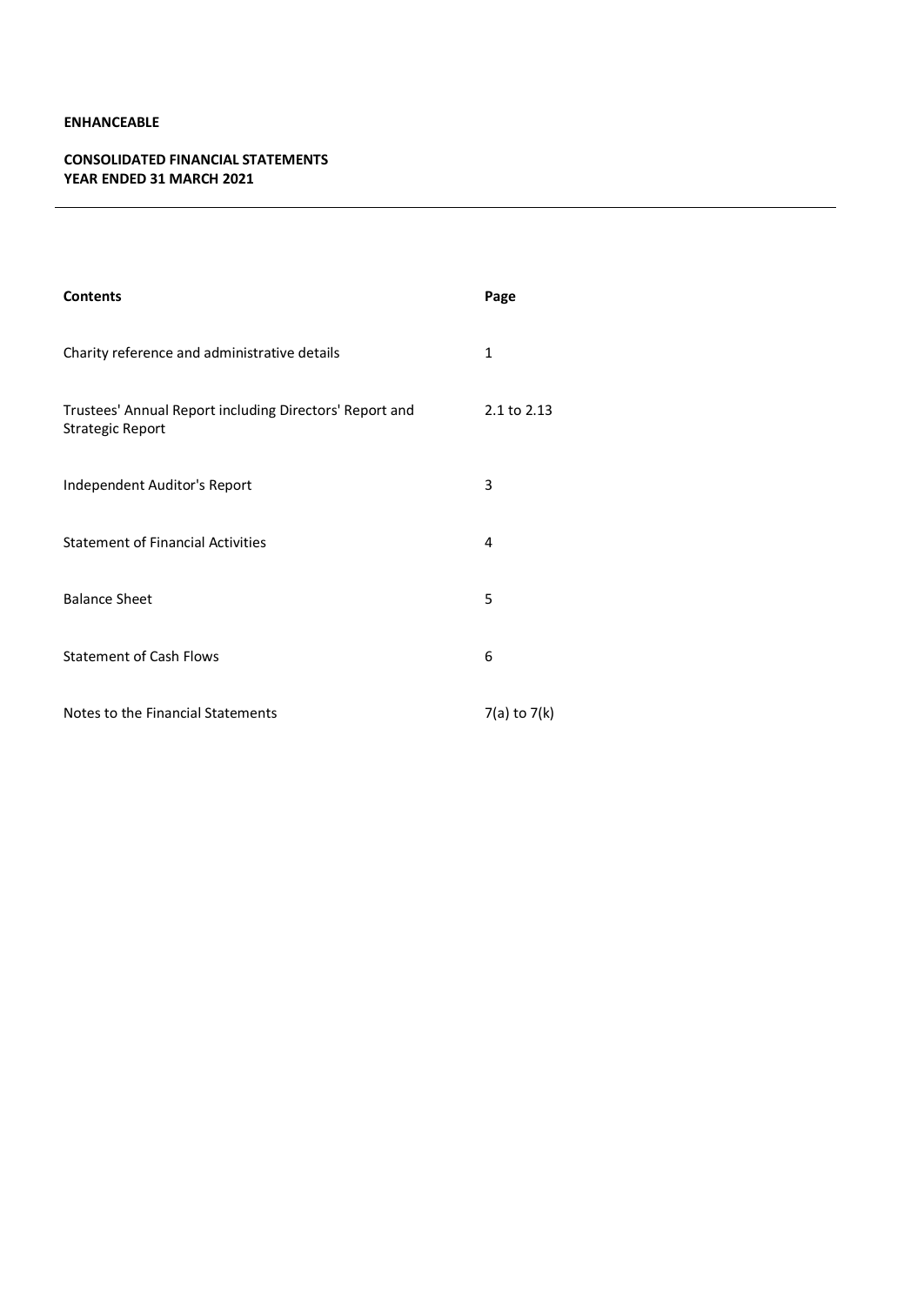# **OFFICERS, PROFESSIONAL ADVISERS AND BANKERS**

| <b>CHARITY REGISTRATION NUMBER</b>   | 1053246                                                                                                                                     |
|--------------------------------------|---------------------------------------------------------------------------------------------------------------------------------------------|
| <b>COMPANY REGISTRATION NUMBER</b>   | 3140903                                                                                                                                     |
| <b>GROUP VAT REGISTRATION NUMBER</b> | 674 1426 34                                                                                                                                 |
| <b>TRUSTEES</b>                      | Nicholas Ainley<br>Angeline Garvey<br>Jiide Onabajo<br>Mark W Martin<br>Michael Parker<br>Hannah Piper<br>Stephen Norton<br>Megan Templeman |
| <b>CHIEF EXECUTIVE OFFICER</b>       | Julie Hagarty                                                                                                                               |
| <b>REGISTERED OFFICE</b>             | 13 Geneva Road<br>Kingston upon Thames<br>Surrey<br>KT1 2TW                                                                                 |
| <b>AUDITOR</b>                       | Haines Watts<br><b>Chartered Accountants and Statutory Auditors</b><br>46 High Street<br>Esher<br>Surrey<br>KT10 9QY                        |
| <b>BANKERS</b>                       | National Westminster Bank Plc<br>Market Place Branch<br>5 Market Place<br>Kingston upon Thames<br>Surrey KT1 1JX                            |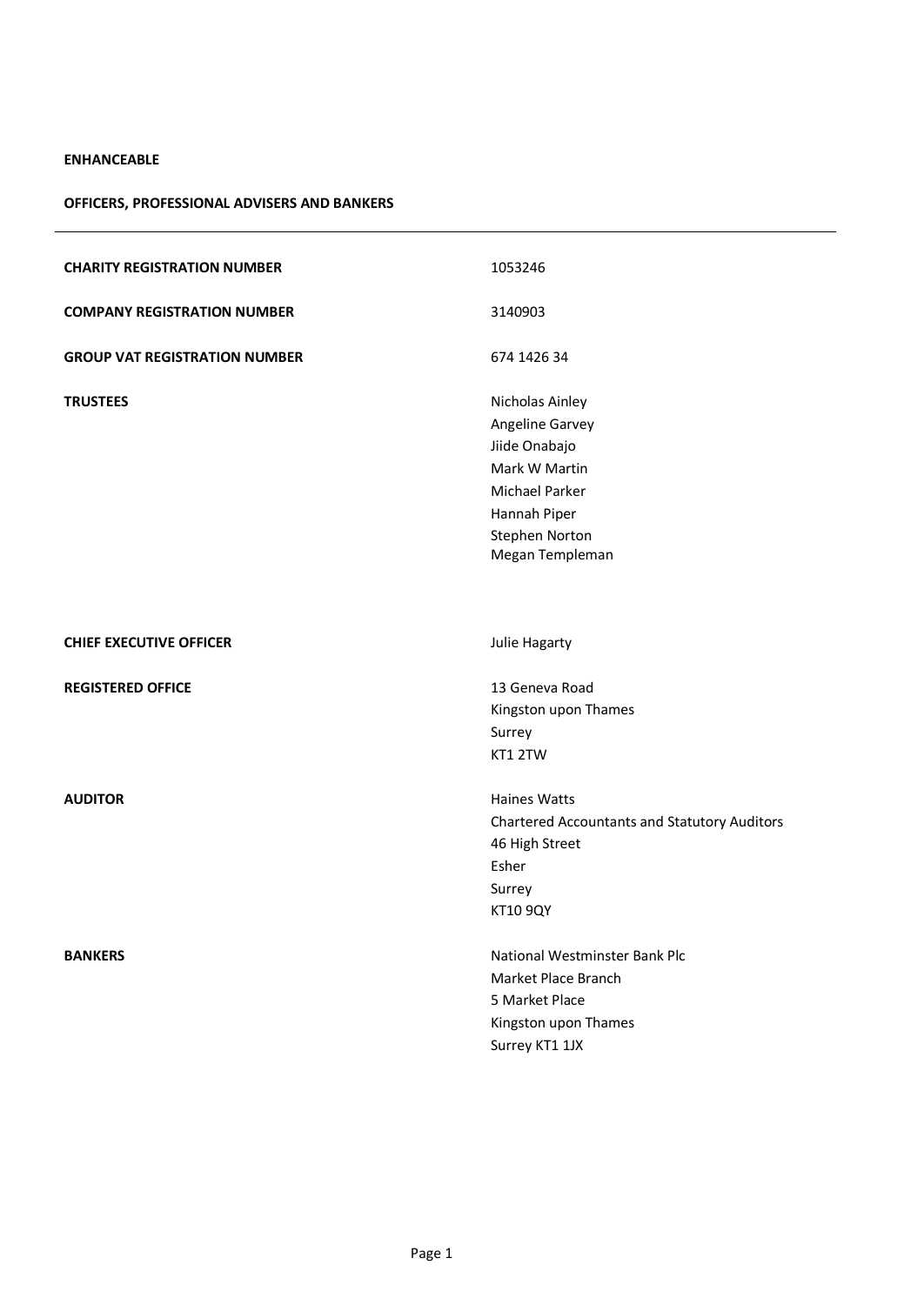### **TRUSTEES' ANNUAL REPORT INCLUDING DIRECTORS' REPORT AND STRATEGIC REPORT**

### **YEAR ENDED 31 MARCH 2021**

The Trustees present their report and the audited and consolidated financial statements of the charity for the year ended 31 March 2021. The trustees have adopted the provisions of the Statement of Recommended Practice (SORP} " Accounting and Reporting by Charities" (FRS 102) in preparing their annual report and consolidated financial statements of the charity.

These financial statements have been prepared in accordance with the accounting policies set out in the notes and comply with the charity's governing document the Charities Act 2011and the Statement of Recommended Practice applicable to charities preparing their accounts in accordance with the Financial Reporting Standard applicable in the UK and Republic of Ireland published on 16 July 2014 (as amended by Update Bulletin 1 published on 2 February 2016).

### **Trustees of the charity**

The directors of the charitable company are its trustees for the purposes of charity law. The trustees who have served during the financial year and since the financial year end were as follows:

Nicholas Ainley Brian Garcia (resigned on 30 November 2020) Michael Kemsley (resigned on 31 July 2020) Gael A MacIver Mark W Martin Michael Parker Hannah Piper Byron Turner (resigned on 30 November 2020) Megan Templeman (appointed on 22 May 2020) Stephen Norton (appointed on 17 April 2020) Jide Onabajo (appointed on 30 November 2020) Angeline Garvey (appointed 30 November 2020)

### **Objectives of the charity**

EnhanceAble ('the Group') exists to promote the care and support, welfare, treatment, education, training, employment and advancement of people who have cerebral palsy, acquired brain injury or another disability.

EnhanceAble is a local charity supporting people with disabilities in and around the Royal Borough of Kingston and the London Borough of Richmond. We have been making a difference to lives for over 60 years and as a charity, we are driven not by the need to make a profit, but by our commitment to be responsive to each of our service users' unique needs.

Our objectives are to help people with disabilities and their parents or carers to truly enhance and improve their lives; hence our name. We support service users of all ages; children, teenagers, young adults and adults and in a variety of different ways and settings; in their homes and in the community, through individual one to one support, our day centre, regular after- school clubs, short breaks and respite care facilities.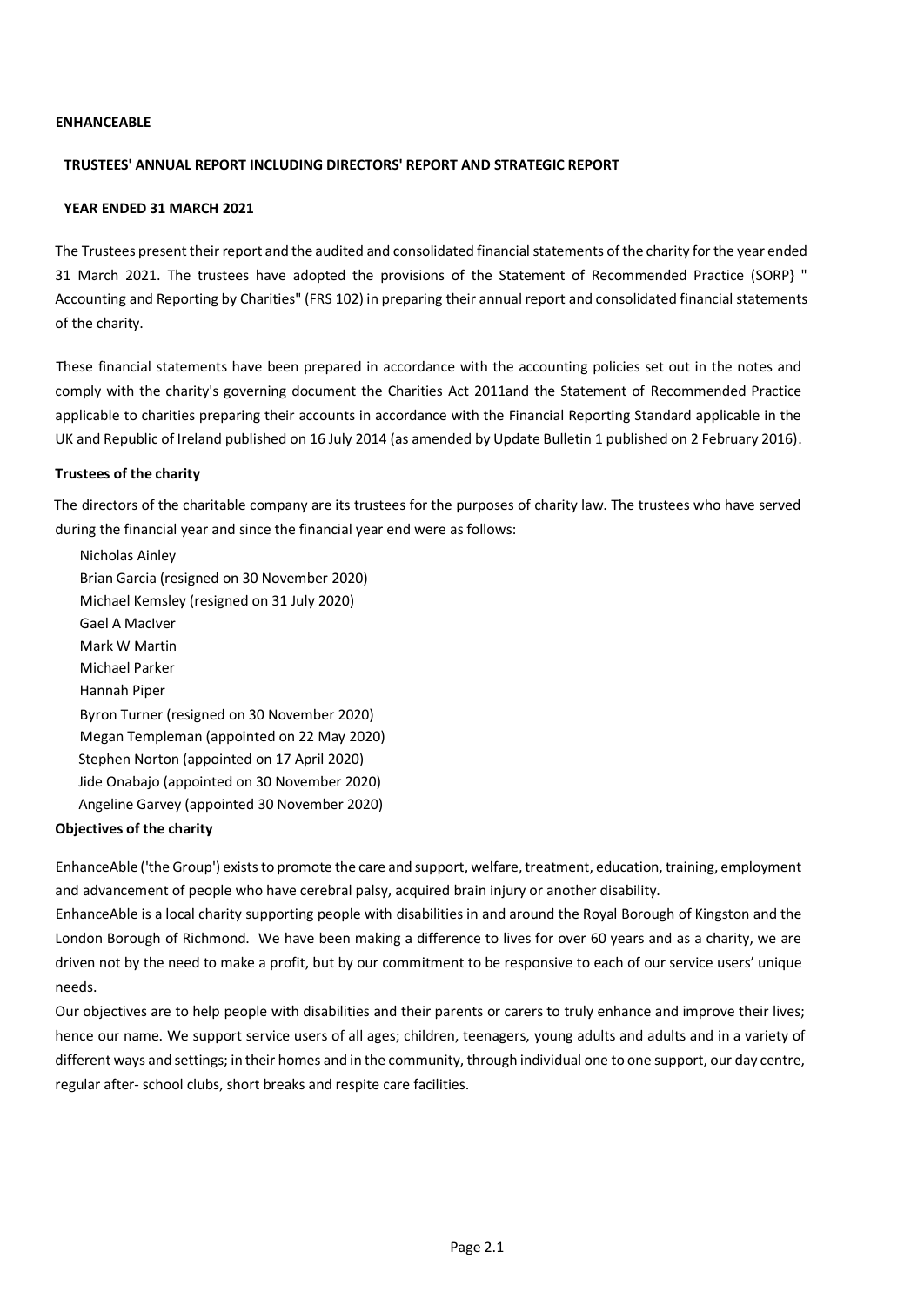### **TRUSTEES' ANNUAL REPORT INCLUDING DIRECTORS' REPORT AND STRATEGIC REPORT**

### **YEAR ENDED 31 MARCH 2021**

### **Principal activities of the charity**

### **Geneva Road**

The Group's day centre in Geneva Road, Kingston offers education, work and leisure activities designed to encourage service users to lead as independent a life as possible as valued members of the community. Courses offered include skills development, information technology, therapeutic opportunities, creative workshops and sport and leisure activities.

### **EnhanceAble Living**

We provide care and support services to people in their own homes on an individual basis and also provide outreach services, e.g. helping them gain access to local amenities, and remain living independently. This service is registered with the Care Quality Commission.

### **EnhanceAble Children's Service**

We run three after-school clubs at Geneva Road;

KITES· for older children aged 11·18 with Asperger's Syndrome or high-functioning Autism, RIBBONS· for younger children aged 5-11with Asperger's Syndrome or high-functioning Autism and FLYERS· for children with more complex health and/ or physical disabilities.

With each of these clubs, we aim to support young people to improve their social and life skills, to make friends and meet others with a similar diagnosis and above all to have fun.

### **EnhanceAble Space**

Launched in May 2014, 'Space' provides a high-quality respite care service for adults with disabilities that was delivered during the year from a large detached house in New Malden. This rented accommodation has been replaced by an owned property in Ewell. The service is registered with the Care Quality Commission for the delivery of accommodation with personal care.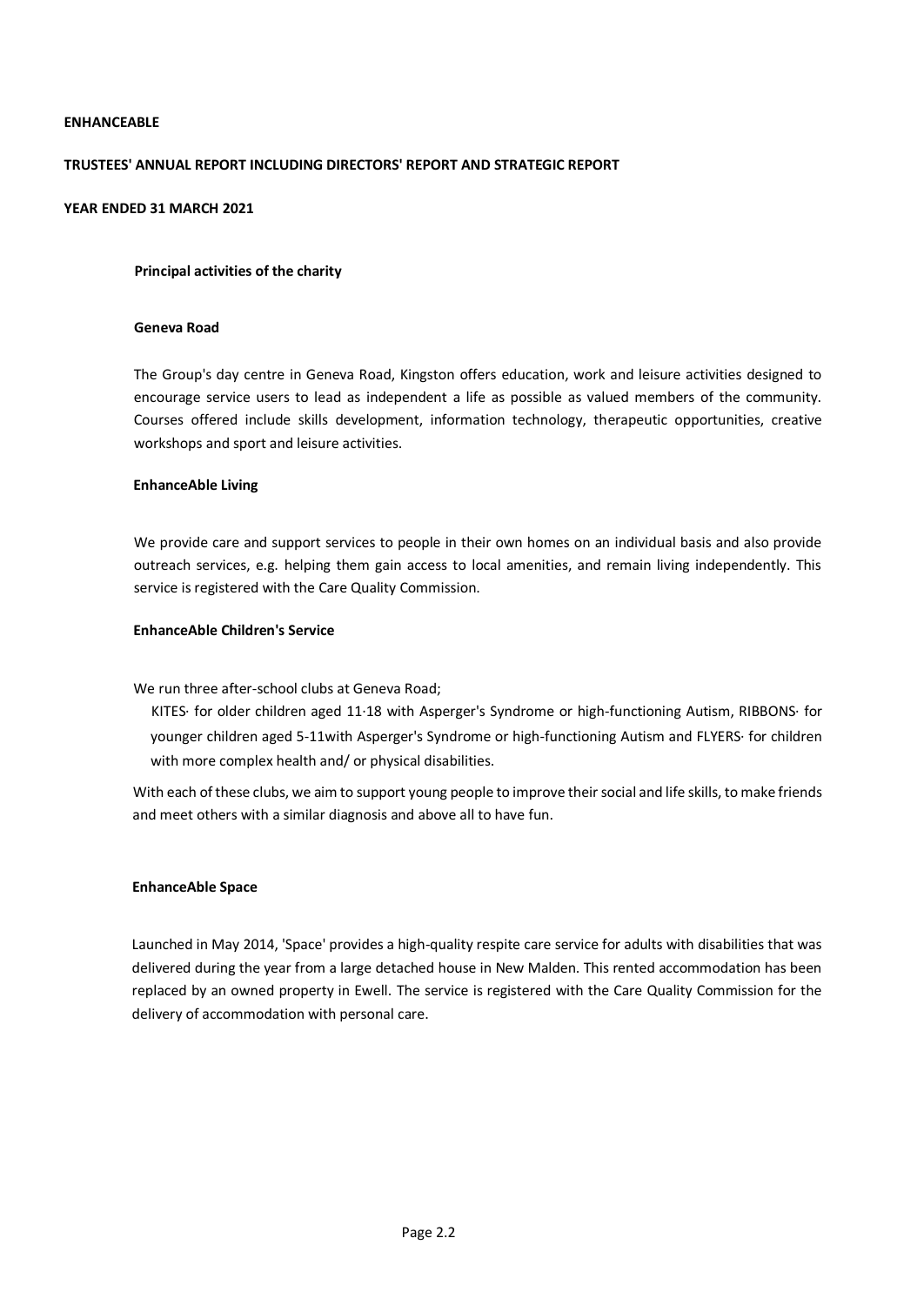### **TRUSTEES' ANNUAL REPORT INCLUDING DIRECTORS' REPORT AND STRATEGIC REPORT**

### **YEAR ENDED 31 MARCH 2021**

### **Croft Cottage**

Launched in the Summer of 2015, this high quality respite care facility serves the needs of children with disabilities aged 8· 18 referred by the Richmond Disabled Children's Service. Croft Cottage is owned by the London Borough of Richmond. The service is funded by Achieving for Children (' AfC') and regulated by OFSTED. The current contract expired in June 2021 and on 17<sup>th</sup> August 2021 we contracted with AfC to provide an enhanced respite service for children with disabilities resident in the Royal Borough of Kingston and the London Borough of Richmond at a new purpose built centre at Moor Lane.

### **Fund-raising standards information**

Whilst less than 10% of the Group's income comes from fund-raising activities, looking to the future, we plan to expand this. We will therefore ensure that employees, volunteers and third parties working with us to help raise funds comply with the law as it applies to charities and fundraising.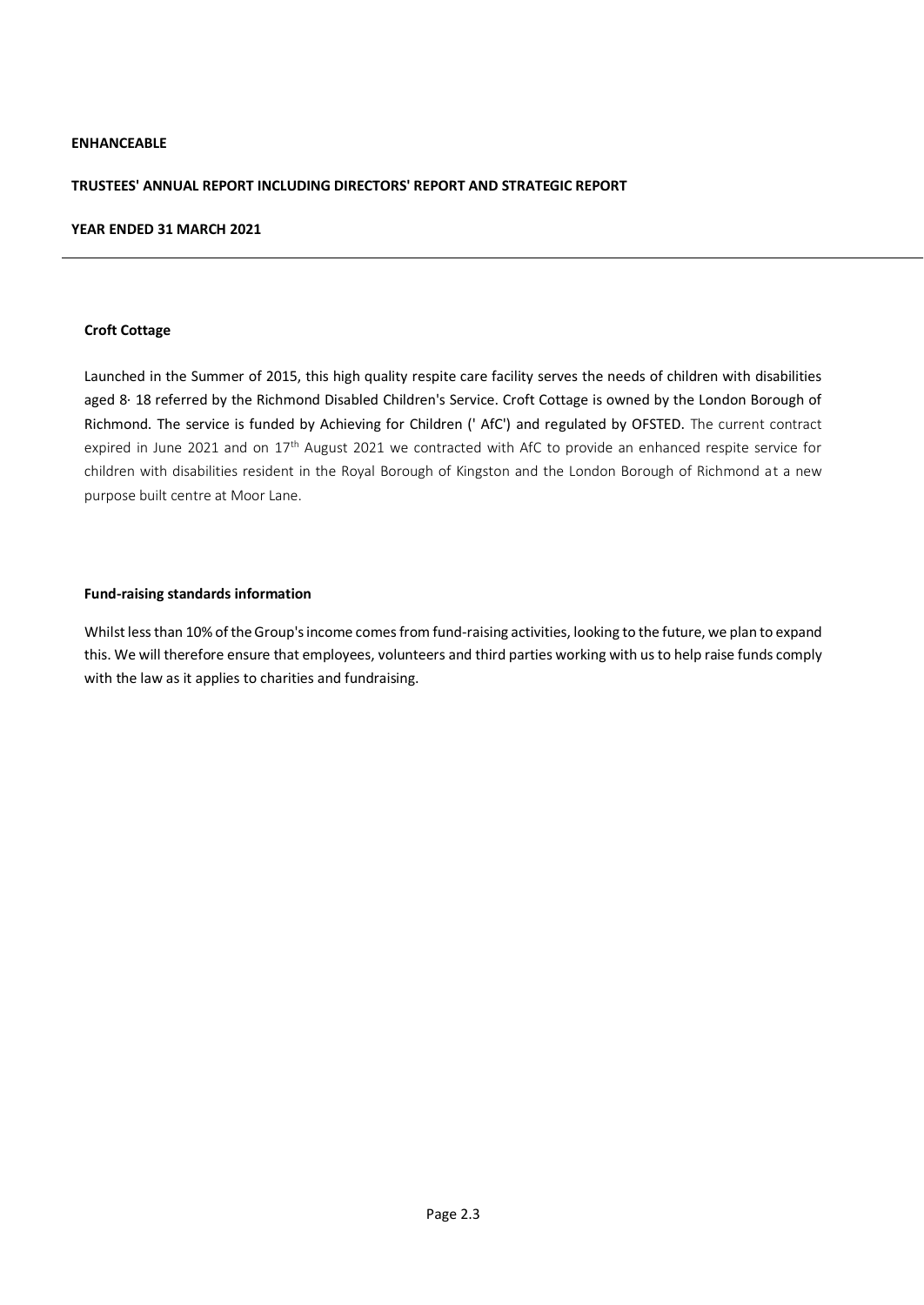### **TRUSTEES' ANNUAL REPORT INCLUDING DIRECTORS' REPORT AND STRATEGIC REPORT**

### **YEAR ENDED 31 MARCH 2021**

### **Public benefit statement**

The trustees confirm that they have complied with the duty in Section 4 (4) of the Charities Act 2011 by referring to the Charity Commission's general guidance on public benefit when reviewing the aim and objectives of the Group and in planning its future activities.

The opportunity to benefit is not restricted by any constraint other than our capacity to provide an activity or service in a particular geographical location. Our services are not restricted by gender but because the services we provide are outside the funding capacity of all but a few people and their families, our fees are primarily funded, directly or indirectly, by local authorities.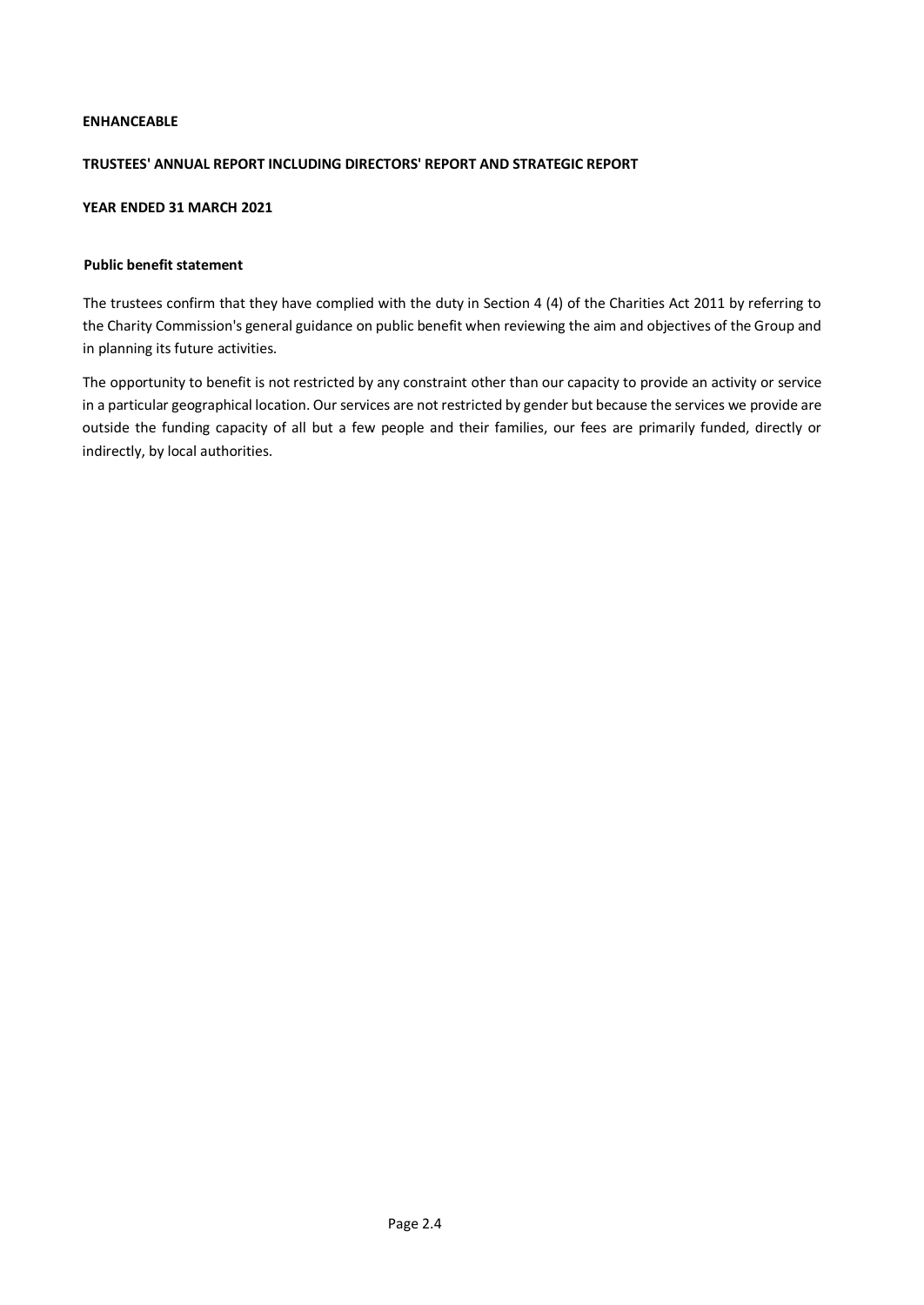### **TRUSTEES' ANNUAL REPORT INCLUDING DIRECTORS' REPORT AND STRATEGIC REPORT**

### **YEAR ENDED 31 MARCH 2021**

### **Financial review (including reserves policy)**

### Income:

- Group total income in the year decreased by £169,967 (9.1%) to £1,695,999
- Income from charitable activities decreased by £359,549 (20.4%) to £1,400,973
- Charity shop sales decreased by £47,010 (57.8%) to £34,376
- Other income including charitable donations increased by £244,863 to £260,145
- Investment income decreased by £8,274 to £505

### Expenditure:

- Group total expenditure in the year decreased by  $£397,659$  (20.5%) to  $£1,565,074$
- Expenditure on charitable activities decreased by £385,968 (20.6%) to £1,512,222
- Expenditure on charity shops and related trading activities decreased by £11,681 (18%) to £52,852

### Net result in the year

The net movement in funds was a surplus of £129,931 and compared with a deficit of £75,404 in the previous year.

### Geneva Road Ltd - Day Centre Service

Income from charitable activities decreased by £219,186 (34.9%) to £408,708 and the company achieved a loss on ordinary activities before tax of £331,075 (2019/20: £275 profit).

### EnhanceAble Living - Domiciliary and Outreach Care Service

Income from charitable activities decreased by £135,219 to £260,399 and the service achieved an operating deficit of £39,372 (2019/20: £32,383 deficit).

### EnhanceAble Space - Adult Respite Care Service

Income from charitable activities decreased by £5,141 (1%) to £481,866 and the service achieved an operating surplus of £120,026 (2019/20: £55,211 surplus).

### EnhanceAble Children 's Services - Kite , Ribbons and Flyers

Income from charitable activities remained static at £50,000 and the service achieved an operating surplus of £30,432 (2019/20: £22,126).

### EnhanceAble Children's Services- Croft Cottage

Income from charitable activities remained static at £200,000 and the service achieved an operating surplus of £36,599 (2019/20: £49,544).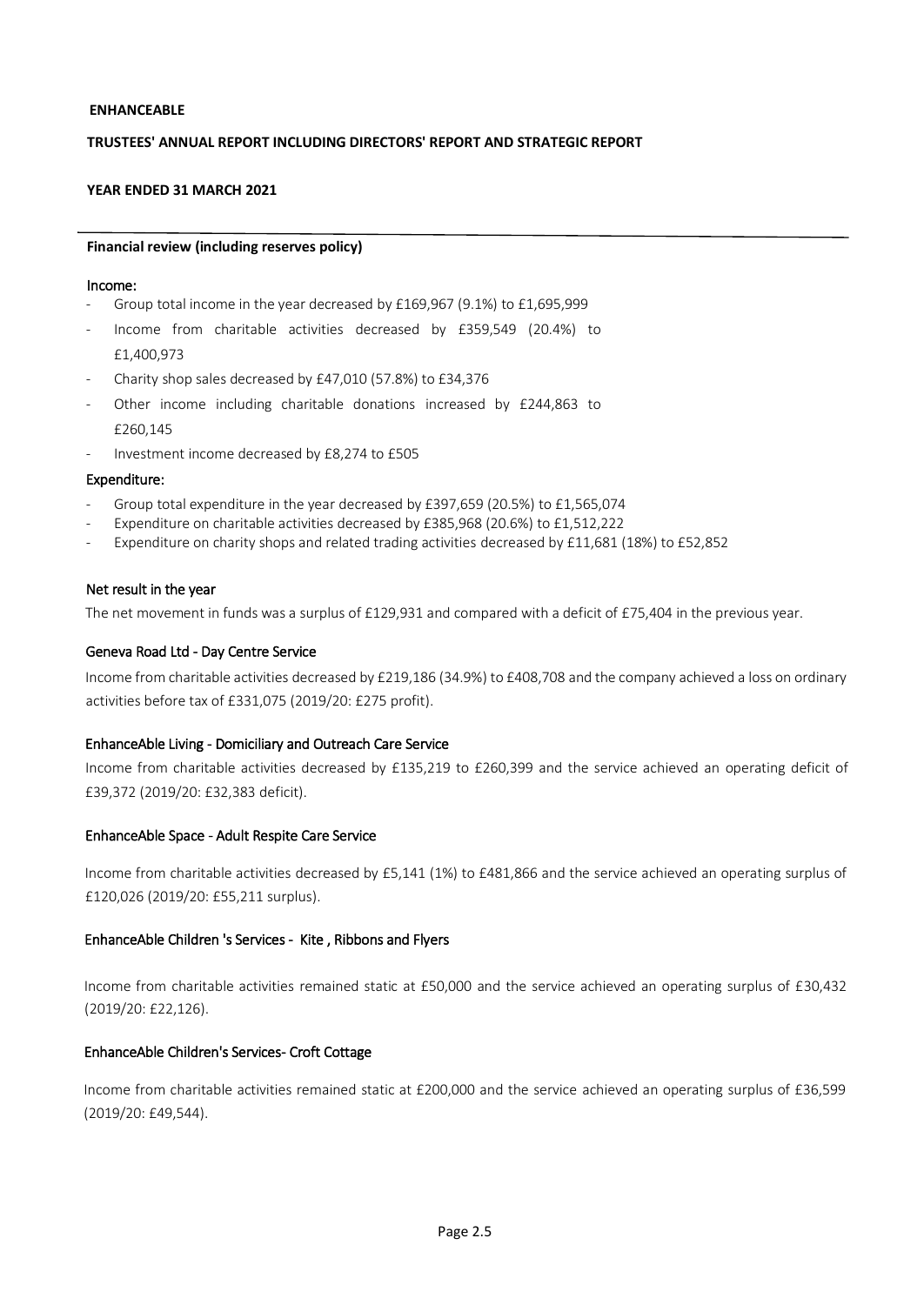# **ENHANCEABLE TRUSTEES ' ANNUAL REPORT INCLUDING DIRECTORS' REPORT AND STRATEGIC REPORT YEAR ENDED 31 MARCH 2021**

### **Reserves Policy**

At 31 March 2021, unrestricted funds were £1,091,984 and the free reserves available for general charitable purposes (unrestricted reserves less the book value of tangible fixed assets net of mortgage borrowings repayable after more than one year) were £444,431 (2020: £498,874).

The Group's reserves policy aims to balance several financial aims and objectives which are to:

- Invest in fixed assets and resources used for charitable purposes,
- Fund debtors arising in the ordinary course of the charity's affairs,
- address difficult or unforeseen circumstances,
- Fund losses arising from new charitable activities, investments and other activities, and
- Fund the amount by which the actuarial deficit exceeds pension liabilities reported in the balance sheet.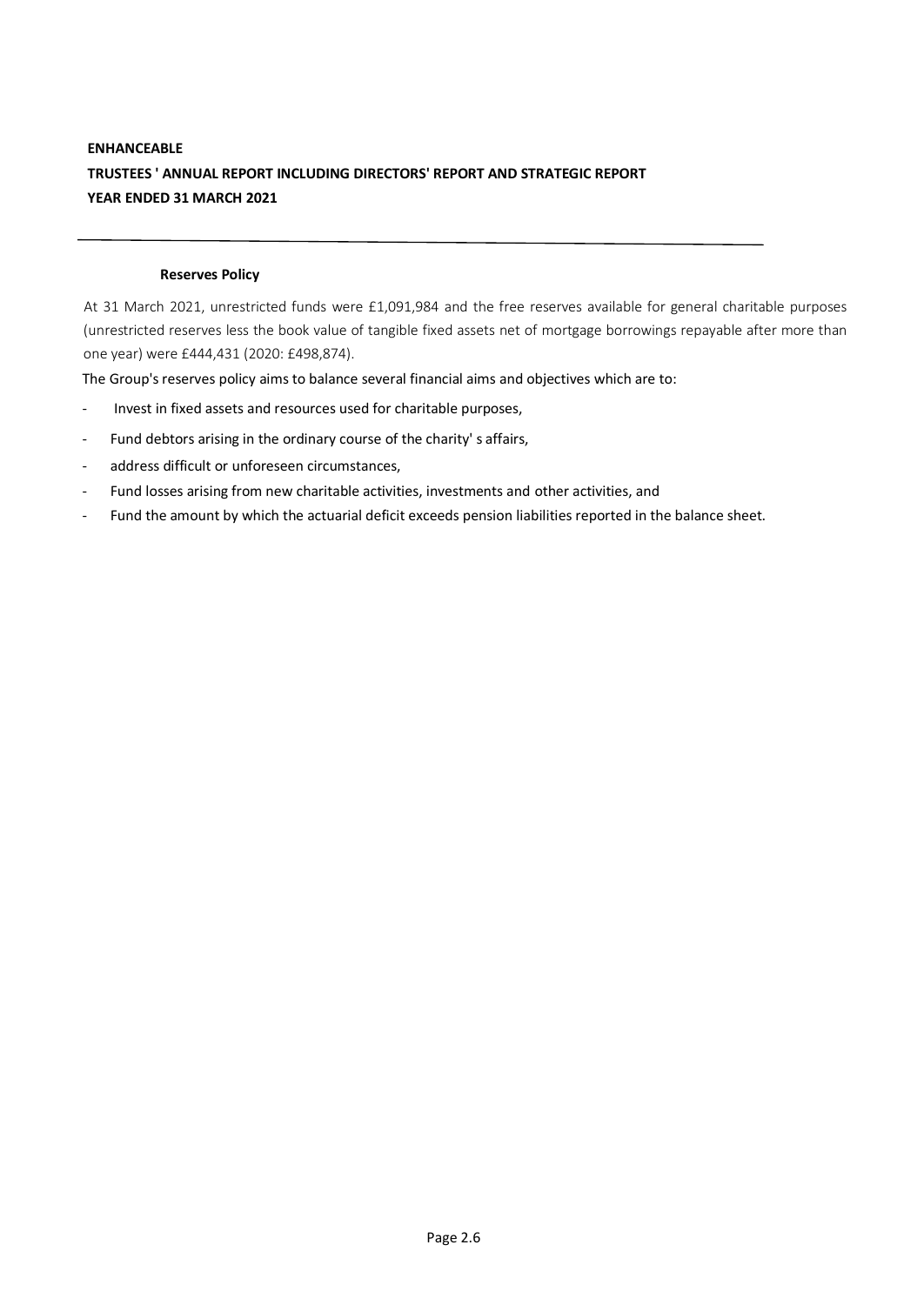# **ENHANCEABLE TRUSTEES ' ANNUAL REPORT INCLUDING DIRECTORS' REPORT AND STRATEGIC REPORT YEAR ENDED 31 MARCH 2021**

It should be noted that in the financial year 2020/21 we have been significantly affected by the COVID19 pandemic and while our strategic objectives remain the same (below) we have had to spend most of our time and resources responding to this situation.

Throughout the year the Charity has continued to deliver high quality services in a challenging environment; delivering in excess of 100,000 support hours and reaching in excess of 200 people with disabilities.

We have continued to invest in developing our services and have invested in our professional workforce, notably in training and developing people to deliver the highest quality care and support to the people who use our services.

Throughout all our work in all areas, EnhanceAble has continued to be an organisation driven by its values:

- We recognise that each person is unique,
- We are a not-for-profit organisation, We value inclusion,
- We are innovative
- We are responsive to the needs of the people using our services, and
- We strive for excellence in everything we do.

As an organisation, we are passionate about the way we approach and carry out our work, which can be summarised as follows:

- We aim to be flexible and agile in all our responses, we include people and consult widely,
- We acknowledge our mistakes and having identified them, strive to learn from them, we put people first, treating everyone with dignity, respect and kindness,
- We don't put people 'in boxes', and
- We aim to build relationships of trust and loyalty.

All of our strategic planning is underpinned by these values.

Services have come under increasing financial pressure during the year, as costs have risen whilst service users' and funders budgets have remained stretched. We have had only modest success with increasing fees and this will remain an issue for 2020/21 following a difficult year.

We have continued to explore other routes to raising funds and will continue to develop these in future years. We also sought to find ways of broadening our catchment area and raising our profile within neighbouring boroughs. (NB The COVID19 pandemic has affected these issues and will impact on the 2021/22 year significantly).

We aim to continue upgrading our day centre facilities, extending this service to provide more 'drop-in' facilities for individual service users, their carers and support workers. We also aim to continue investing in our staff and digital infrastructure to ensure that we communicate effectively with supporters, volunteers, service users, their families , friends and carers.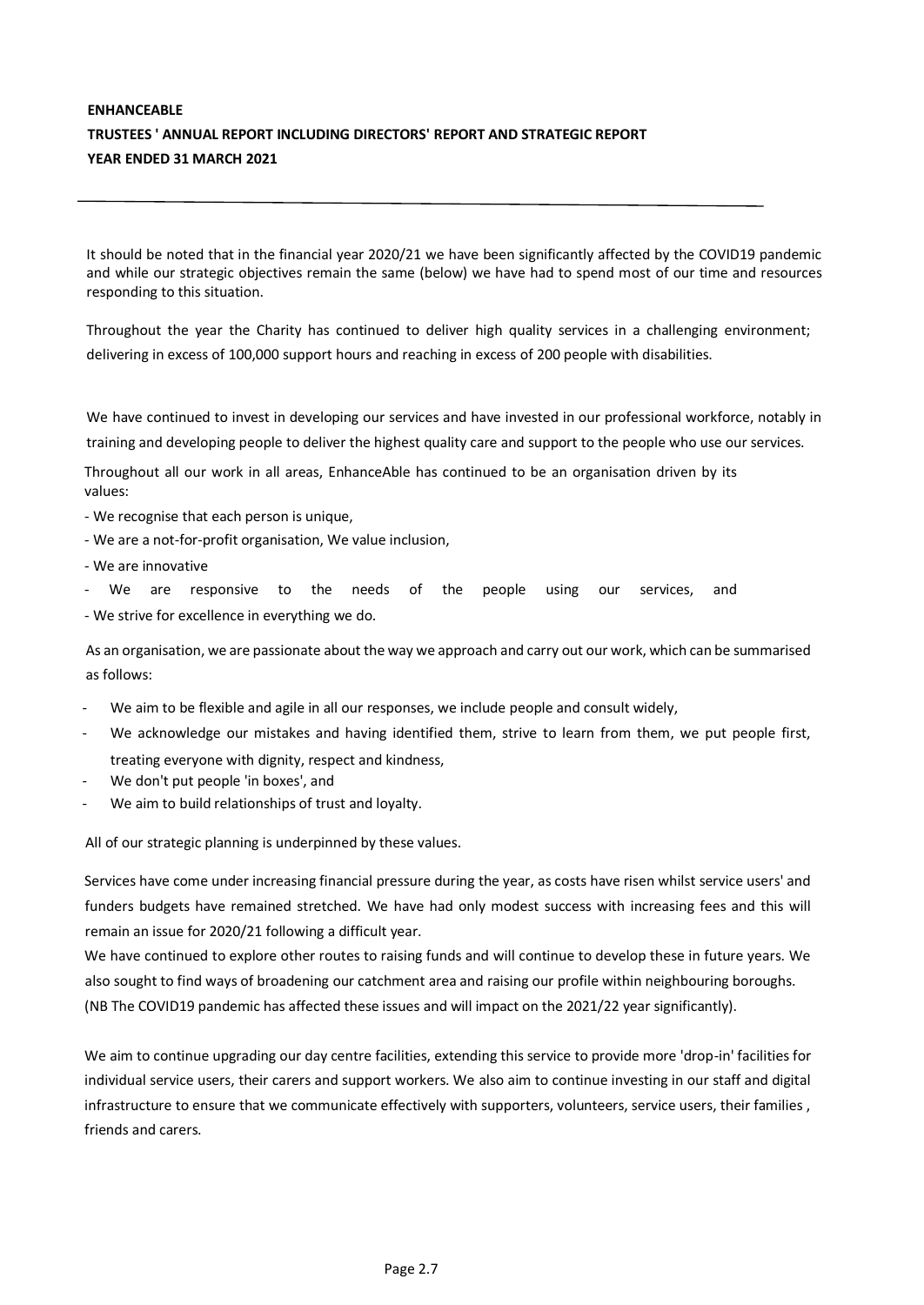# **ENHANCEABLE TRUSTEES ' ANNUAL REPORT INCLUDING DIRECTORS' REPORT AND STRATEGIC REPORT YEAR ENDED 31 MARCH 2021**

### **Strategic Report**

### **Geneva Road**

In 2020/1 our day-centre delivered 2200 days (8,056 2019/20). One-to-one support averaged 73 hours per week (2019/20 170 hours).

Attendance at the day centre was significantly impacted by Covid-19.

In recent years, local authorities have emphasised the need for people with disabilities to receive a less structured package, spending more time in their own homes or with Personal Assistants pursuing "ordinary day-to-day activities"; e.g. going out for coffee, joining a local adult education class and shopping. Our experience leads us to believe that a structured day service still provides very good value to local people with disabilities and their funders. The "ordinary life" option presents known difficulties for many of our service users, the majority of whom have very low disposable income and cannot afford to shop and use cafes frequently. Also, in our experience Personal Assistants often lack training and support and consequently direction and skill in carrying out their roles.

Our aim will be to continue providing a range of high-quality educational, therapeutic and social events using trained, skilled and well-managed staff and to provide an environment at Geneva Road that is stimulating, safe and appropriate for the people we support.

### **EnhanceAble Living**

In 2020/21, the service delivered 11887 (2019/20 17060) hours of chargeable support and 81 (126) sleep-in nights for 19 clients; an average of 228 (2019/20 328) client hours per week.

EnhanceAble Living exists to provide peripatetic support for local people with disabilities . This support may take place in a service user's home, an educational facility or local amenities. The strategic aim of this service is to provide individuals with high-level individualised care that can meet the needs particularly of those with more complex requirements; for example, people who have more challenging behaviour or people with specialised physical needs.

The service is strategically priced at the higher-end of the market; EnhanceAble Living does not seek to be a lowcost provider, but to be the best and local users have continued to show a high degree of trust and engagement with the service.

All support provided is at least on a one-to-one basis and staff are selected for their ability to work without direct supervision. Activities include skills development, promoting independence, looking after service users' homes and supporting their leisure and social activities. A recent strategic move has been to enable service users to access activities at Geneva Road free-of-charge, which recognises that many of our service users have very low disposable incomes.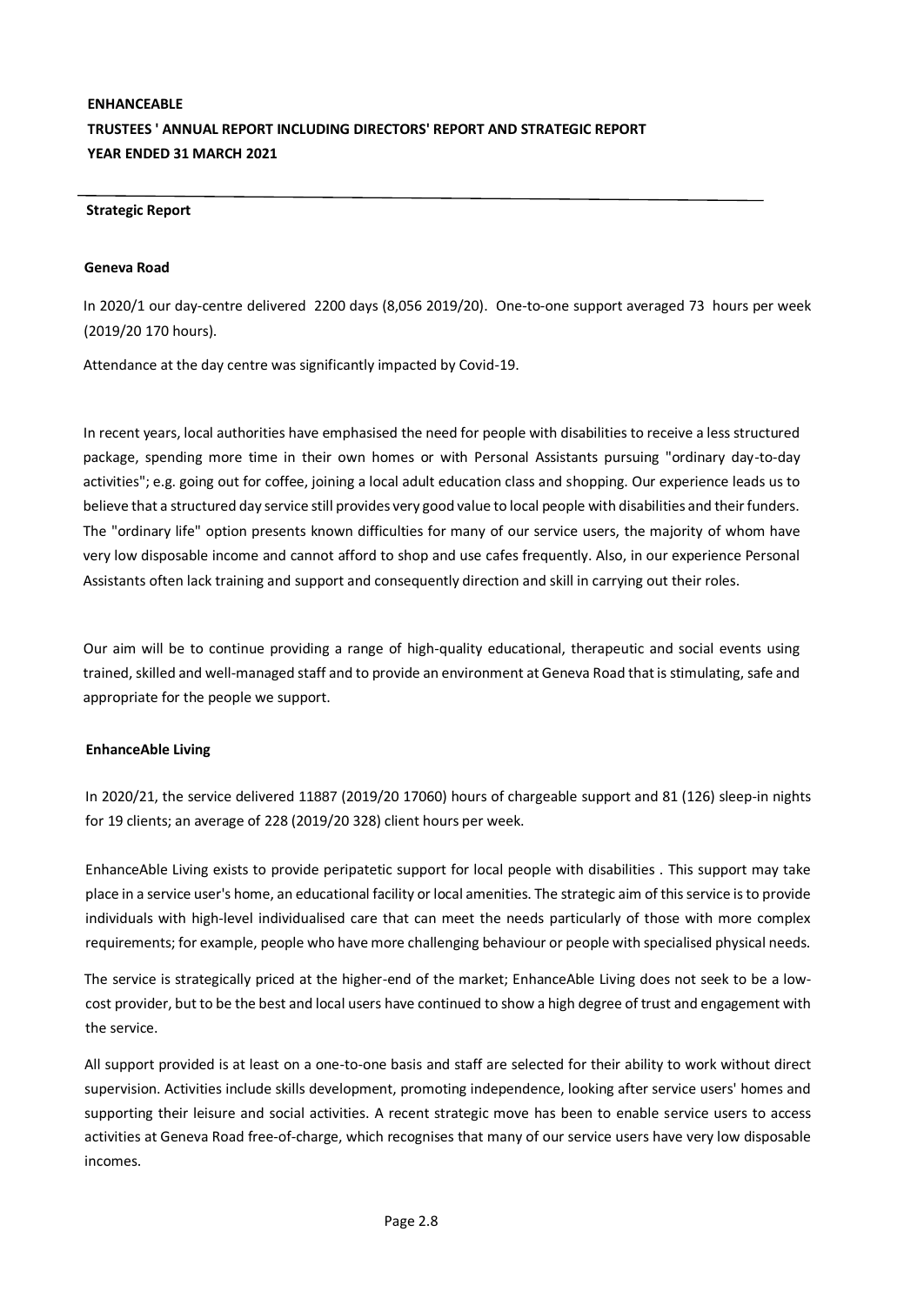### **TRUSTEES' ANNUAL REPORT INCLUDING DIRECTORS' REPORT AND STRATEGIC REPORT**

### **YEAR ENDED 31 MARCH 2021**

### **EnhanceAble Space**

During 2020/21 chargeable occupancy rates decreased to 73%. from 77% in 2019/20. Actual occupancy was far lower than this but we were able to charge our principal funders (RBK) for planned stays for the majority of the financial year. We incurred a surplus of £120,026 compared to a surplus of £55,211 in 2019/20.

Surveys and feedback on our adult respite care service have all been very positive. We have not yet had an inspection by CQC at our new location. Parents and service users expressing high satisfaction based on their experience of the service. In 2020/21 we provided 1046 overnight stays, which compared with 909 overnight stays in 2019/20.

#### **Kite, Ribbons and Flyers**

For the past 8 years, we have provided after-school clubs (groups) for children with Asperger's Syndrome and for children with complex needs. The service was adversely affected by Covid-19 but opened whenever our risk assessment deemed it safe to do so and retained its contractual income for the period.

These groups now continue to be enjoyed by children and young people and provided by EnhanceAble with Achieving for Children grant funding.

### **Croft Cottage**

Croft Cottage provides respite care for children with disabilities and the service remained open, albeit with reduced occupancy throughout the pandemic. Towards the end of the financial year Enhanceable were able to negotiate the award of a far larger contract to provide a similar service in Chessington, Kingston.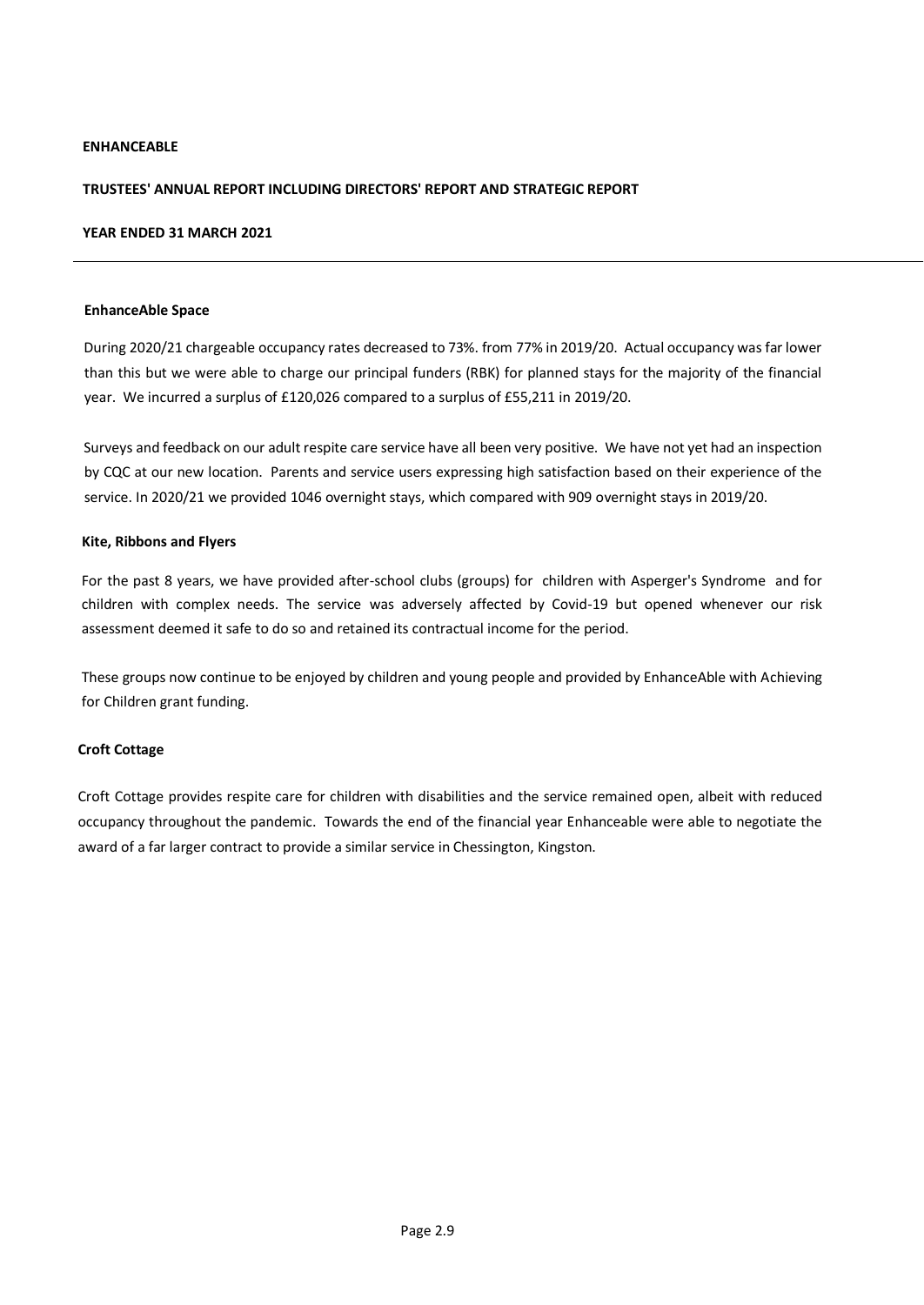### **TRUSTEES' ANNUAL REPORT INCLUDING DIRECTORS' REPORT AND STRATEGIC REPORT**

### **YEAR ENDED 31 MARCH 2021**

### **Fundraising**

Our two charity shops and related activities generated a deficit of £3,876 during the year, which compared with a surplus £16,843 in 2019/20. Apart from declining sales due to Covid 19 closures, the shops also faced challenges in the short and medium term concerning leases which we were able to resolve. We are in the process of evolving strategies (including online sales) and evaluating options in order to improve performance.

#### **Plans and objectives for future periods**

Our future plans have continued to be significantly affected by the pandemic in delivery terms. We are working with our funders to jointly determine future plans and funding in all areas. We remain committed to continuing to provide only high quality, user centered services. Our plans for the future mean that we will;

- Ensure that EnhanceAble has high quality personalised care, kindness, respect and dignity at its heart.
- Ensure financial stability and long-term viability by investing in our capacity to raise funds. We will support our fundraising in a range of ways, including investing in the growth of our community fundraising groups.
- Value our professional workforce and support them in doing their jobs well. Continue to train and develop people to deliver the highest quality care and explore how we can share our experience with other organisations, carers and support workers.
- Continue to upgrade the facilities at our Geneva Road Centre; extending this service to provide 'drop-in' facilities for individual service users, their carers and support workers. This will involve developing systems for people with disabilities to spot-purchase individual activities and courses that enable them to enjoy the benefits of a staffed and structured service whilst also pursuing other activities.
- We have eliminated the deficit at Space and will manage costs while continuing to provide respite services that remain a highly valued local resource.
- Provide a respite care for children with disabilities at Rainbow House, Chessington..
- Invest in our staff and digital infrastructure to ensure we can communicate effectively with everyone we want to reach - from supporters and volunteers through to service users, their families, friends and carers.
- Promote our brand, raise our profile and broaden our service offering to existing and new users both within existing catchment areas and by extending to neighbouring boroughs.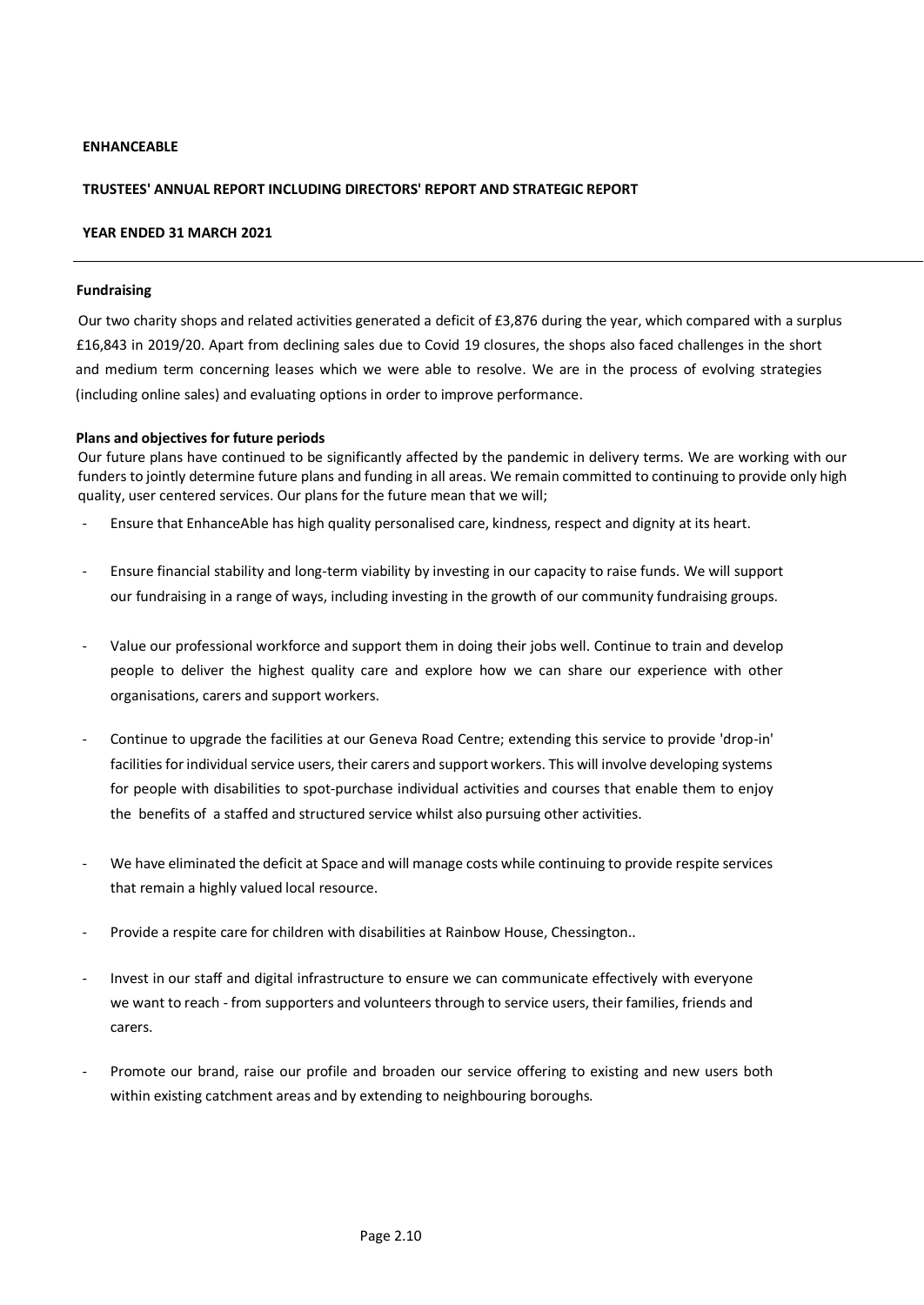### **TRUSTEES' ANNUAL REPORT INCLUDING DIRECTORS' REPORT AND STRATEGIC REPORT**

### **YEAR ENDED 31 MARCH 2021**

#### **Structure, Governance and Charitable Status**

 The Group's origins stretch-back 60 years as a local branch of what was then called The Spastics' Society and subsequently as North SurreyGroup Scope, an unincorporated charity.

EnhanceAble was incorporated in England and Wales as a company limited by guarantee on 22 December 1995 (Registered Company No. 3140903) and registered as a charity on 28 March 1996 (Registered Charity No. 10S3246). On 1 April 1996 the Group took over all the assets and activities of North Surrey Group Scope (Registered Charity No 209741) and the name was changed from North Surrey Group Scope to EnhanceAble on 30 November 2005.

The Group's Day Centre services in Kingston are supplied through its wholly owned subsidiary, Geneva Road Limited (Registered No. 3048810) a company limited by shares.

### **Recruitment and appointment of new trustees**

New trustees are recruited and appointed from two sources. Firstly, clients of the group are encouraged to nominate potential directors from among the client group, so as to ensure good client representation on the trustee board. The people nominated are then eligible for election at the Annual General Meeting. Secondly, a Nominations sub-Committee of the board identifies the type of expertise required to ensure that the board as a whole can properly fulfil its responsibilities and then seeks to recruit suitable trustees by consulting other voluntary organizations, professional bodies and / or by advertising. Potential trustees are interviewed and are then nominated for election at the Annual General Meeting. The board may co-opt such individuals in the first instance.

#### **Induction and training of trustees**

The induction programme for new trustees includes briefings from the Chair and the Chief Executive and the provision of copies of basic information including the constitutional documents, the latest accounts and business plan and Charity Commission documents on the duties of trustees.

### **Organisational structure and decision- making process**

The Group is controlled by the Board of Trustees, which meets regularly and at least four times each year. Day to day management is delegated to the Chief Executive Officer, who reports to the Chair of the Trustees. The activities of the Geneva Road Centre are managed by our subsidiary company Geneva Road Limited. The managers of the Geneva Road Centre, EnhanceAble Children's Service, EnhanceAble Living, EnhanceAble Space, Croft Cottage and the Volunteer Support manager report to the Chief Executive.

The board is further supported by finance and investment, nominations and HR sub-Committees, which have terms of reference and a dedicated chair.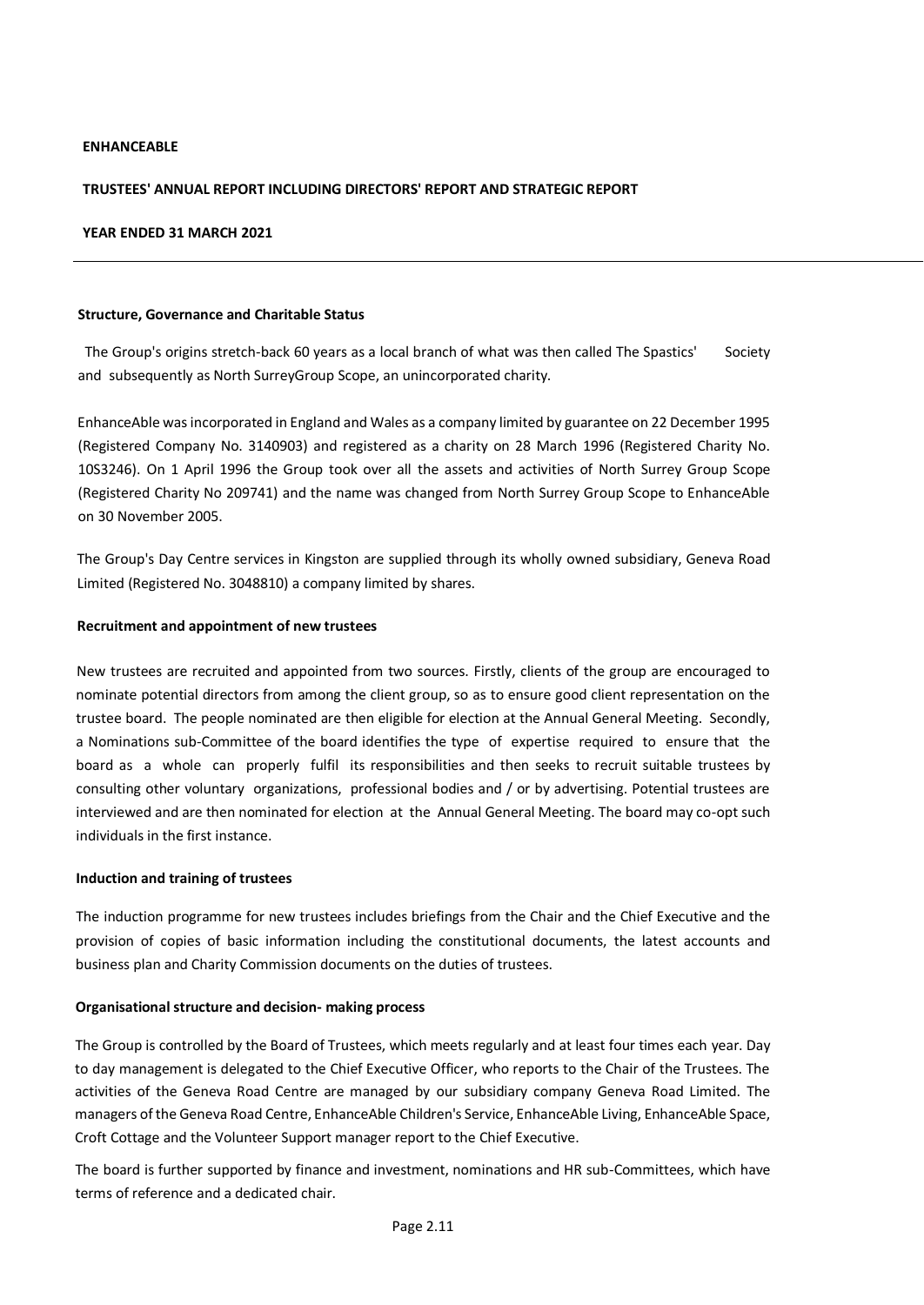### **TRUSTEES' ANNUAL REPORT INCLUDING DIRECTORS' REPORT AND STRATEGIC REPORT**

### **YEAR ENDED 31 MARCH 2021**

#### **Related parties and wider networks**

The Group is an independent charity that receives in excess of 90% of its funding, directly or indirectly, from local authorities. Approximately 40% of service users are funded by the Royal Borough of Kingston upon Thames, 30% by Surrey and the remainder by the London Borough of Richmond upon Thames, Hounslow and other local boroughs.

#### **Risk Management**

The Trustees actively review the major risks which the charity faces on a regular basis and believe that maintaining our free reserves at the levels stated below, combined with our annual review of the controls over key financial systems, will provide sufficient resources in the event of adverse conditions. The trustees have also examined other operational and business risks that we face and confirm that they have established systems to mitigate the significant risks.

### **Trustees' responsibilities**

The Trustees who are also Directors of Enhanceable (a charitable company - 'the Charity') for the purposes of Company Law are responsible for preparing the Trustees' Annual Report and the Financial Statements in accordance with applicable law and United Kingdom Accounting Standards (United Kingdom Generally Accepted Accounting Practice).

Company law requires the trustees to prepare financial statements for each financial year which give a true and fair view of the state of affairs of the charitable company and of the incoming resources and application of resources, including the income and expenditure of the charitable company for that period. In preparing these financial statements, the trustees are required to:

- Select suitable accounting policies and then apply them consistently;
- Observe the methods and principles in the Charities SORP 2015 {FRS 10 2);
- Make judgements and estimates that are reasonable and prudent;
- State whether applicable UK Accounting Standards have been followed, subject to any material departures disclosed and explained in the financial statements;
- Prepare the financial statements on the going concern basis unless it is inappropriate to presume that the charitable company will continue in business.

The trustees are responsible for keeping proper accounting records that disclose with reasonable accuracy at any time the financial position of the charitable company and the group and enable them to ensure that the financial statements comply with the Companies Act 2006. They are also responsible for safeguarding the assets of the charitable company and the group and hence for taking reasonable steps for the prevention and detection of fraud and other irregularities.

The Trustees are responsible for the maintenance and integrity of the corporate and financial information included on the Charity's website. Legislation in the United Kingdom governing the preparation and dissemination of Financial Statements may differ from legislation in other jurisdictions.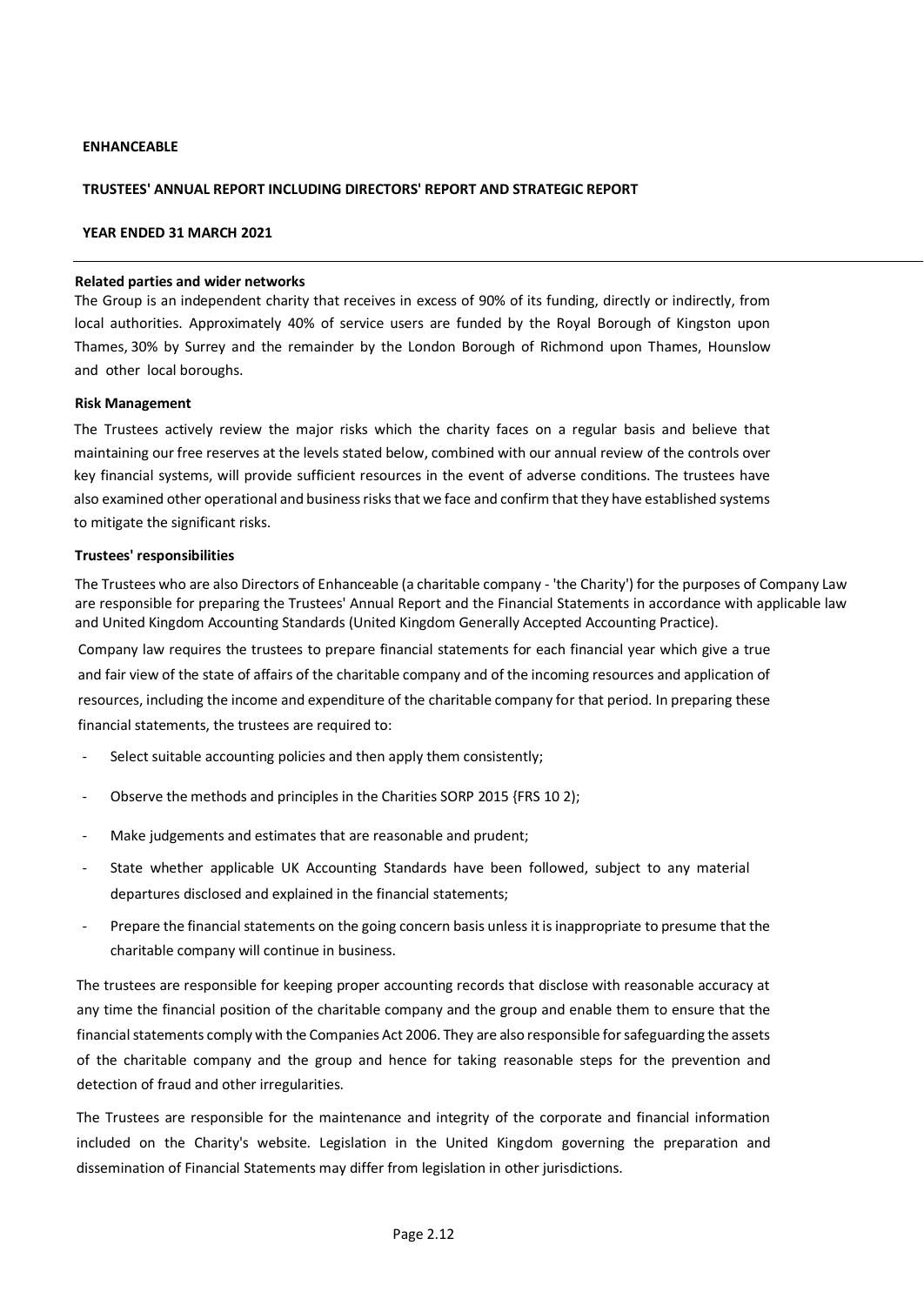### **TRUSTEES' ANNUAL REPORT INCLUDING DIRECTORS' REPORT AND STRATEGIC REPORT**

### **YEAR ENDED 31 MARCH 2021**

### **Disclosure of information to the auditors**

We, the directors of the company who held office at the date of approval of these Financial Statements as set out above each confirm, so far as we are aware, that:

there is no relevant audit information of which the charitable company's auditors are unaware; and

we have taken all the steps that we ought to have taken as directors in order to make ourselves aware of any relevant audit information and to establish that the company's auditors are aware of that information.

In approving the Trustees' Annual Report, we also approve the Strategic Report included therein, in our capacity as company directors.

On behalf of the board

Signed

Date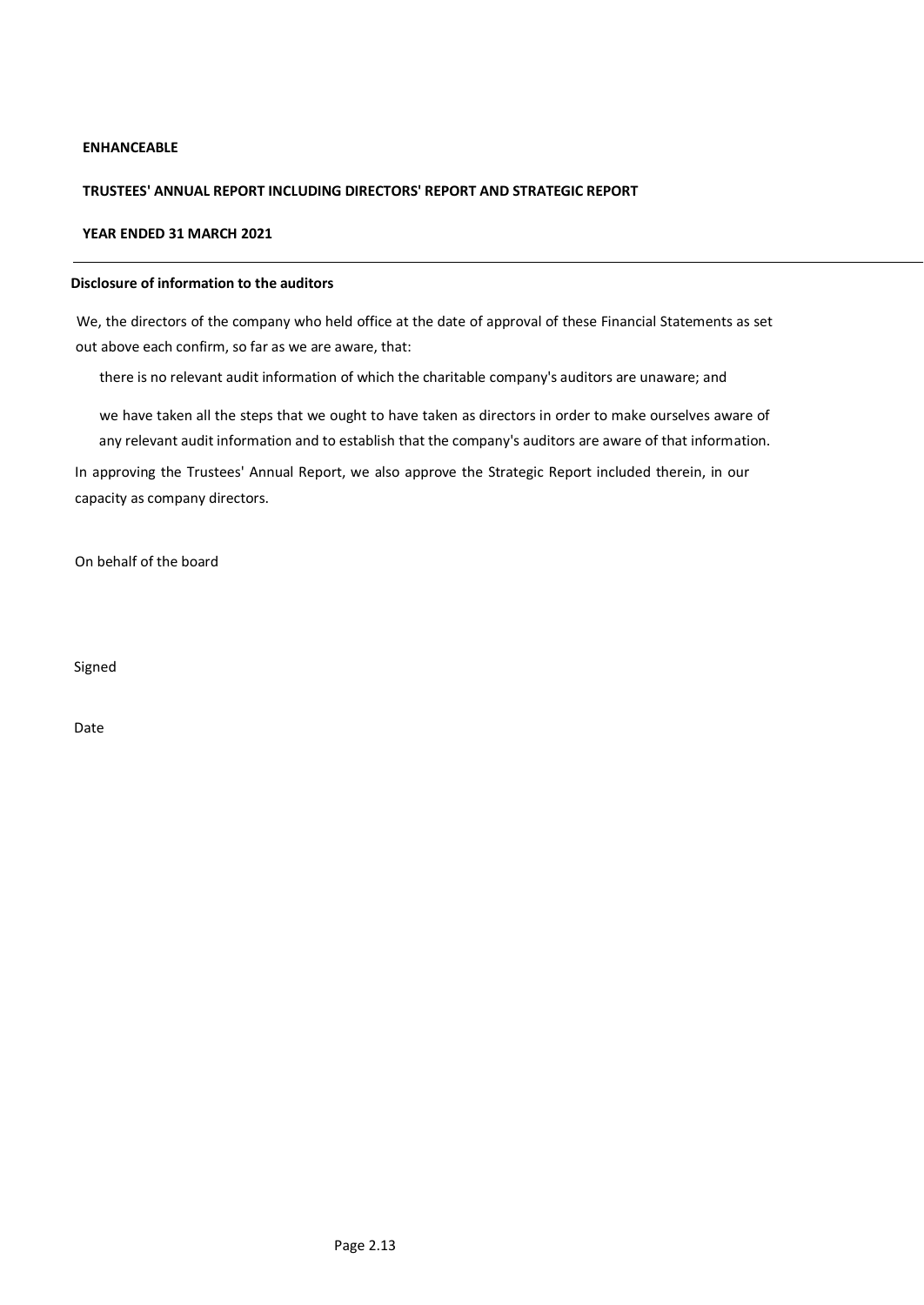### **Opinion**

We have audited the financial statements of EnhanceAble (the 'parent charitable company') and its subsidiaries (the 'group') for the year ended 31 March 2021 which comprise a Statement of Financial Activities, a Balance Sheet, a Cash Flow Statement and notes to the financial statements, including a summary of significant accounting policies. The financial reporting framework that has been applied in their preparation is applicable law and United Kingdom Accounting Standards, including Financial Reporting Standard 102 *The Financial Reporting Standard applicable in the UK and Republic of Ireland* (United Kingdom Generally Accepted Accounting Practice).

In our opinion the financial statements:

- give a true and fair view of the state of the group's and parent charitable company's affairs as at 31 March 2021, and of the group's incoming resources and application of resources, including its income and expenditure, for the year then ended;
- have been properly prepared in accordance with United Kingdom Generally Accepted Accounting Practice; and
- have been prepared in accordance with the requirements of the Charities Act 2011.

### **Basis for opinion**

We conducted our audit in accordance with International Standards on Auditing (UK) (ISAs (UK)) and applicable law. Our responsibilities under those standards are further described in the Auditor's responsibilities for the audit of the financial statements section of our report. We are independent of the group and parent charitable company in accordance with the ethical requirements that are relevant to our audit of the financial statements in the UK, including the FRC's Ethical Standard, and we have fulfilled our other ethical responsibilities in accordance with these requirements. We believe that the audit evidence we have obtained is sufficient and appropriate to provide a basis for our opinion.

### **Conclusions relating to going concern**

We have nothing to report in respect of the following matters in relation to which the ISAs (UK) require us to report to you where:

- the trustees' use of the going concern basis of accounting in the preparation of the financial statements is not appropriate; or
- the trustees have not disclosed in the financial statements any identified material uncertainties that may cast significant doubt about the group's or parent charitable company's ability to continue to adopt the going concern basis of accounting for a period of at least twelve months from the date when the financial statements are authorised for issue.

However, not all future events or conditions can be predicted. The COVID-19 viral pandemic is one of the most significant economic events for the UK with unprecedented levels of uncertainty of outcomes. It is therefore difficult to evaluate all of the potential implications on the group's trade, customers, suppliers and wider economy. The Trustees' view on the impact of COVID-19 is disclosed within note 1n to the financial statements.

### **Other information**

The trustees are responsible for the other information. The other information comprises the information included in the trustees' annual report, other than the financial statements and our auditor's report thereon. Our opinion on the financial statements does not cover the other information and, except to the extent otherwise explicitly stated in our report, we do not express any form of assurance conclusion thereon.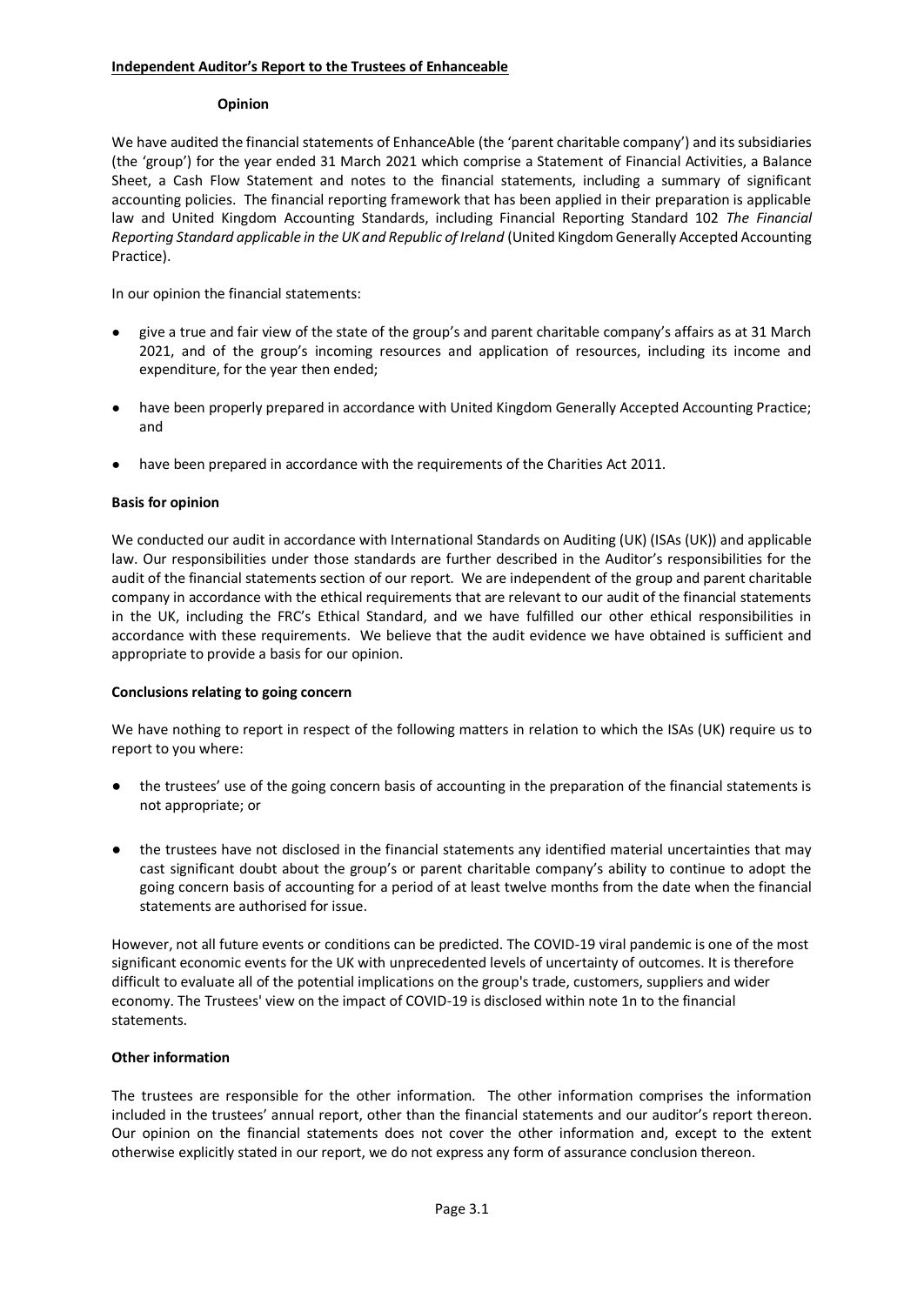In connection with our audit of the financial statements, our responsibility is to read the other information and, in doing so, consider whether the other information is materially inconsistent with the financial statements or our knowledge obtained in the audit or otherwise appears to be materially misstated. If we identify such material inconsistencies or apparent material misstatements, we are required to determine whether there is a material misstatement in the financial statements or a material misstatement of the other information. If, based on the work we have performed, we conclude that there is a material misstatement of this other information, we are required to report that fact.

We have nothing to report in this regard.

### **Matters on which we are required to report by exception**

We have nothing to report in respect of the following matters in relation to which the Charities Act 2011 requires us to report to you if, in our opinion:

- adequate accounting records have not been kept by the parent charitable company, or returns adequate for our audit have not been received from branches not visited by us; or
- the parent charitable company's financial statements are not in agreement with the accounting records and returns; or
- certain disclosures of directors' remuneration specified by law are not made; or
- we have not received all the information and explanations we require for our audit.

### **Responsibilities of trustees**

As explained more fully in the trustees' responsibilities statement set out on page 2.12, the trustees (who are also the directors of the charitable company for the purposes of company law) are responsible for the preparation of the financial statements and for being satisfied that they give a true and fair view, and for such internal control as the trustees determine is necessary to enable the preparation of financial statements that are free from material misstatement, whether due to fraud or error.

In preparing the financial statements, the trustees are responsible for assessing the group's and parent charitable company's ability to continue as a going concern, disclosing, as applicable, matters related to going concern and using the going concern basis of accounting unless the trustees either intend to liquidate the group or the parent charitable company or to cease operations, or have no realistic alternative but to do so.

### **Auditor's responsibilities for the audit of the financial statements**

We have been appointed auditor under section 151 of the Charities Act 2011 and report in accordance with this Act.

Our objectives are to obtain reasonable assurance about whether the financial statements as a whole are free from material misstatement, whether due to fraud or error, and to issue an auditor's report that includes our opinion. Reasonable assurance is a high level of assurance, but is not a guarantee that an audit conducted in accordance with ISAs (UK) will always detect a material misstatement when it exists. Misstatements can arise from fraud or error and are considered material if, individually or in the aggregate, they could reasonably be expected to influence the economic decisions of users taken on the basis of these financial statements.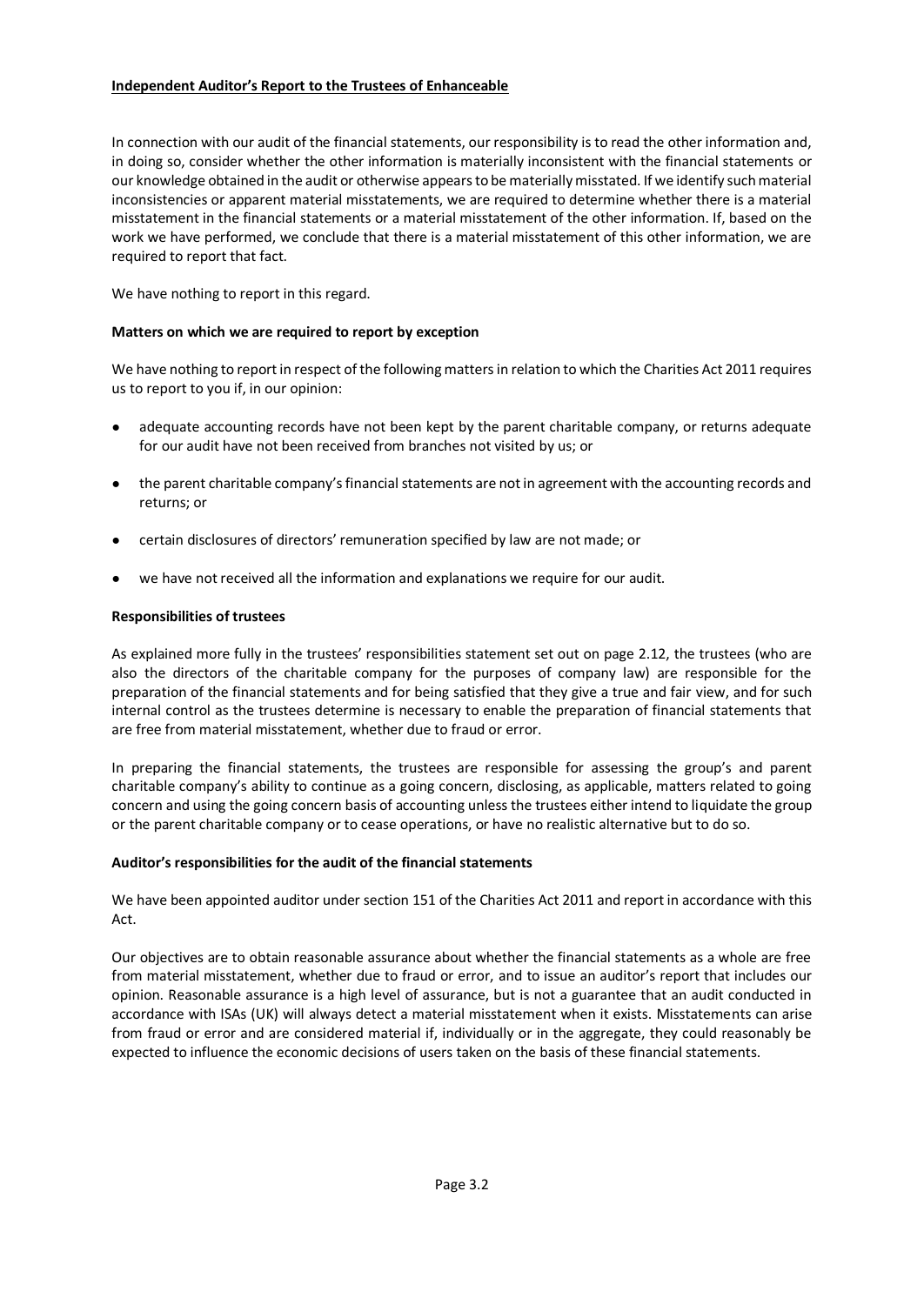As part of an audit in accordance with ISAs (UK), we exercise professional judgment and maintain professional scepticism throughout the audit. We also:

- Identify and assess the risks of material misstatement of the financial statements, whether due to fraud or error, design and perform audit procedures responsive to those risks, and obtain audit evidence that is sufficient and appropriate to provide a basis for our opinion. The risk of not detecting a material misstatement resulting from fraud is higher than for one resulting from error, as fraud may involve collusion, forgery, intentional omissions, misrepresentations, or the override of internal control.
- Obtain an understanding of internal control relevant to the audit in order to design audit procedures that are appropriate in the circumstances, but not for the purpose of expressing an opinion on the effectiveness of the group's internal control.
- We gained an understanding of the legal and regulatory framework applicable to the charity and the industry in which it operates, and considered the risk of acts by the charity that were contrary to applicable laws and regulations, including fraud. We discussed with the Treasurer the policies and procedures in place regarding compliance with laws and regulations. We discussed amongst the audit team the identified laws and regulations, and remained alert to any indications of non-compliance.
- Evaluate the appropriateness of accounting policies used and the reasonableness of accounting estimates and related disclosures made by the trustees.
- Conclude on the appropriateness of the trustees' use of the going concern basis of accounting and, based on the audit evidence obtained, whether a material uncertainty exists related to events or conditions that may cast significant doubt on the group's or charitable company's ability to continue as a going concern. If we conclude that a material uncertainty exists, we are required to draw attention in our auditor's report to the related disclosures in the financial statements or, if such disclosures are inadequate, to modify our opinion. Our conclusions are based on the audit evidence obtained up to the date of our auditor's report. However, future events or conditions may cause the group or parent charitable company to cease to continue as a going concern.
- Evaluate the overall presentation, structure and content of the financial statements, including the disclosures, and whether the financial statements represent the underlying transactions and events in a manner that achieves fair presentation.
- Obtain sufficient appropriate audit evidence regarding the financial information of the entities or business activities within the group to express an opinion on the consolidated financial statements. We are responsible for the direction, supervision and performance of the group audit. We remain solely responsible for our audit opinion.

We communicate with those charged with governance regarding, among other matters, the planned scope and timing of the audit and significant audit findings, including any significant deficiencies in internal control that we identify during our audit.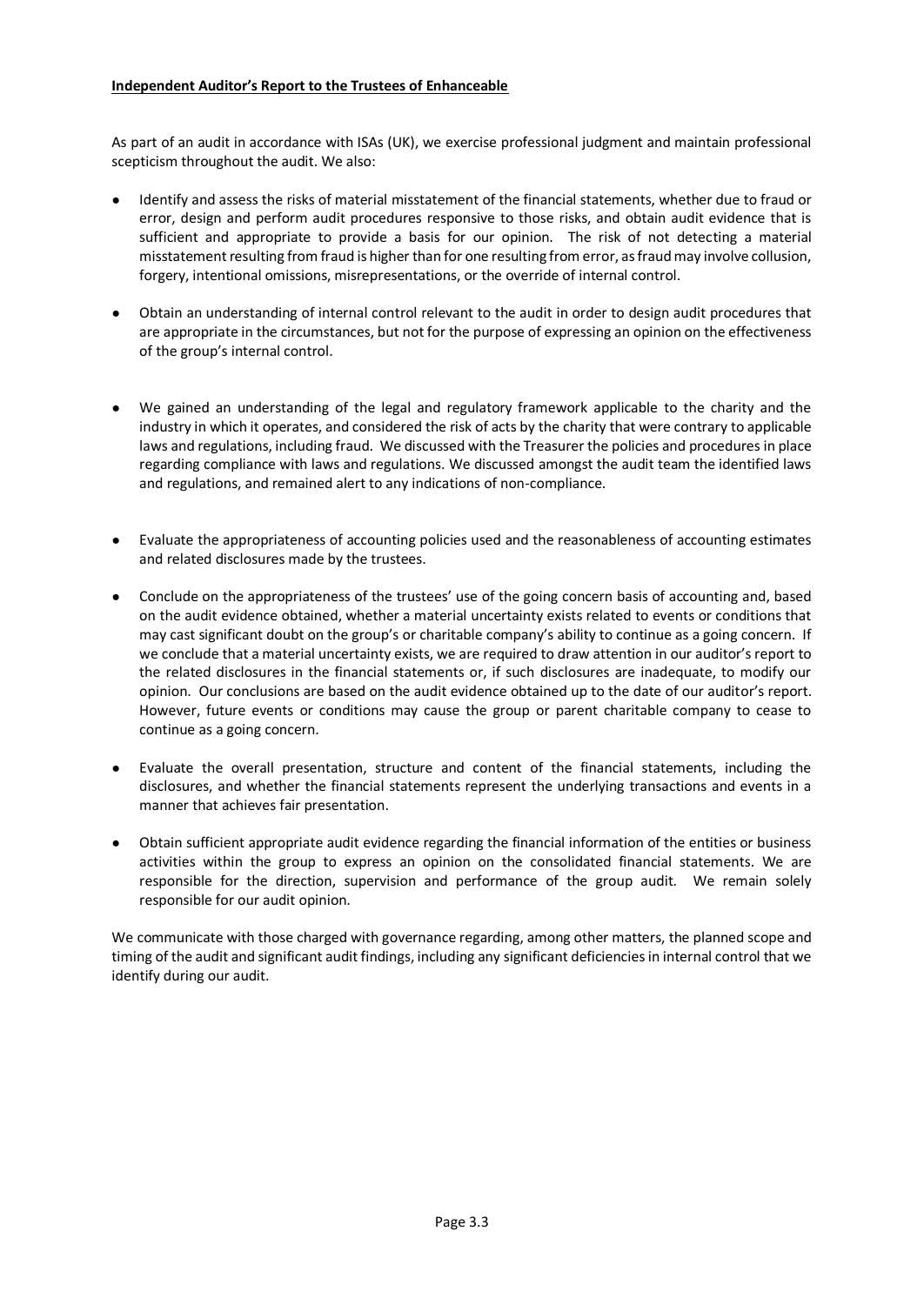### **Use of our report**

This report is made solely to the charitable company's trustees, as a body, in accordance with Part 4 of the Charities (Accounts and Reports) Regulations 2008. Our audit work has been undertaken so that we might state to the charitable company's trustees those matters we are required to state to them in an auditor's report and for no other purpose. To the fullest extent permitted by law, we do not accept or assume responsibility to anyone other than the charitable company and the charitable company's trustees as a body, for our audit work, for this report, or for the opinions we have formed.

**Haines Watts – Statutory Auditor** Aissela 46 High Street Esher Surrey KT10 9QY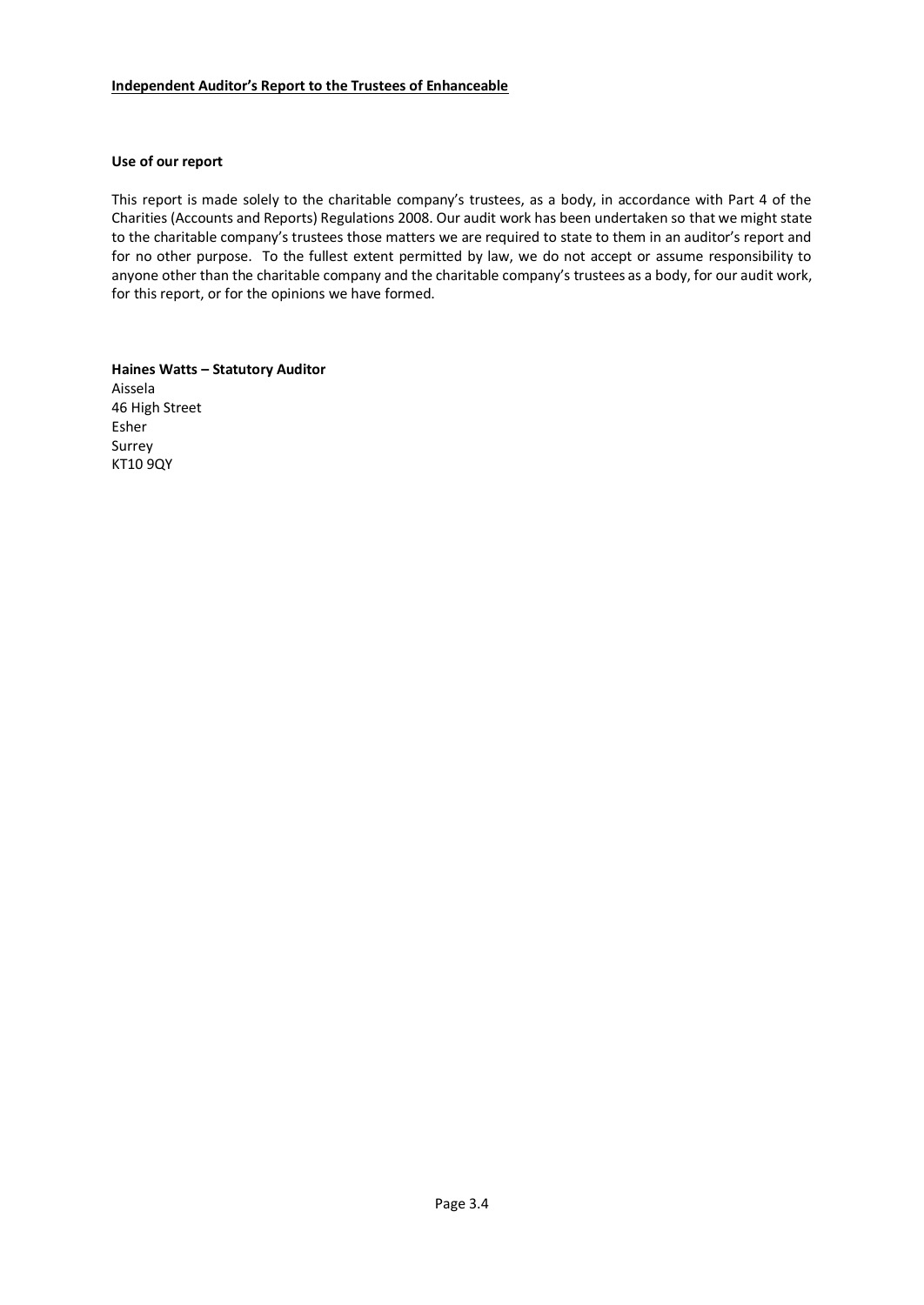# **CONSOLIDATED STATEMENT OF FINANCIAL ACTIVITIES**

# **YEAR ENDED 31 MARCH 2021**

|                                                | <b>Note</b>    | <b>Unrestricted</b><br><b>Funds</b> | <b>Restricted</b><br><b>Funds</b> | <b>Total</b><br>2021 | <b>Total</b><br>2020 |
|------------------------------------------------|----------------|-------------------------------------|-----------------------------------|----------------------|----------------------|
|                                                |                | £                                   | £                                 | £                    | £                    |
| Income and endowments from:                    |                |                                     |                                   |                      |                      |
| Donations and legacies                         | $\overline{2}$ | 15,056                              |                                   | 15,056               | 10,547               |
| Charitable activities                          | 3              | 1,150,973                           | 250,000                           | 1,400,973            | 1,760,519            |
| Other trading activities                       | 4              | 34,376                              |                                   | 34,376               | 81,386               |
| Investments                                    | 5              | 505                                 |                                   | 505                  | 8,779                |
| Other                                          | 6              | 74,980                              | 144,738                           | 219,718              | 4,735                |
| <b>Total income and endowments</b>             |                | 1,275,890                           | 394,738                           | 1,670,628            | 1,865,966            |
| <b>Expenditure on:</b>                         |                |                                     |                                   |                      |                      |
| <b>Trading activities</b>                      | 7              | 52,852                              |                                   | 52,852               | 64,543               |
| Charitable activities                          | 8              | 1,343,783                           | 169,432                           | 1,513,215            | 1,872,124            |
| <b>Total expenditure</b>                       |                | 1,396,636                           | 169,432                           | 1,566,067            | 1,936,667            |
| Net (expenditure) / income before transfers    |                | (120, 746)                          | 225,306                           | 104,561              | (70, 701)            |
| <b>Transfers between funds</b>                 | 11             |                                     |                                   |                      |                      |
| Net incoming resources before other recognised |                |                                     |                                   |                      |                      |
| gains and losses                               |                | (120, 746)                          | 225,306                           | 104,561              | (70, 701)            |
| Other recognised gains:                        |                |                                     |                                   |                      |                      |
| Gain on investment assets                      |                | 25,370                              |                                   | 25,370               | (4,703)              |
| Net movement in funds                          |                | (95, 376)                           | 225,306                           | 129,931              | (75, 404)            |
| <b>Reconciliation of Funds</b>                 |                |                                     |                                   |                      |                      |
| Total funds brought forward                    |                | 1,140,280                           | 84,283                            | 1,224,563            | 1,299,967            |
| <b>Total funds carried forward</b>             |                | 1,044,904                           | 309,589                           | 1,354,494            | 1,224,563            |

The notes on pages 7a to 7k form part of these financial statements.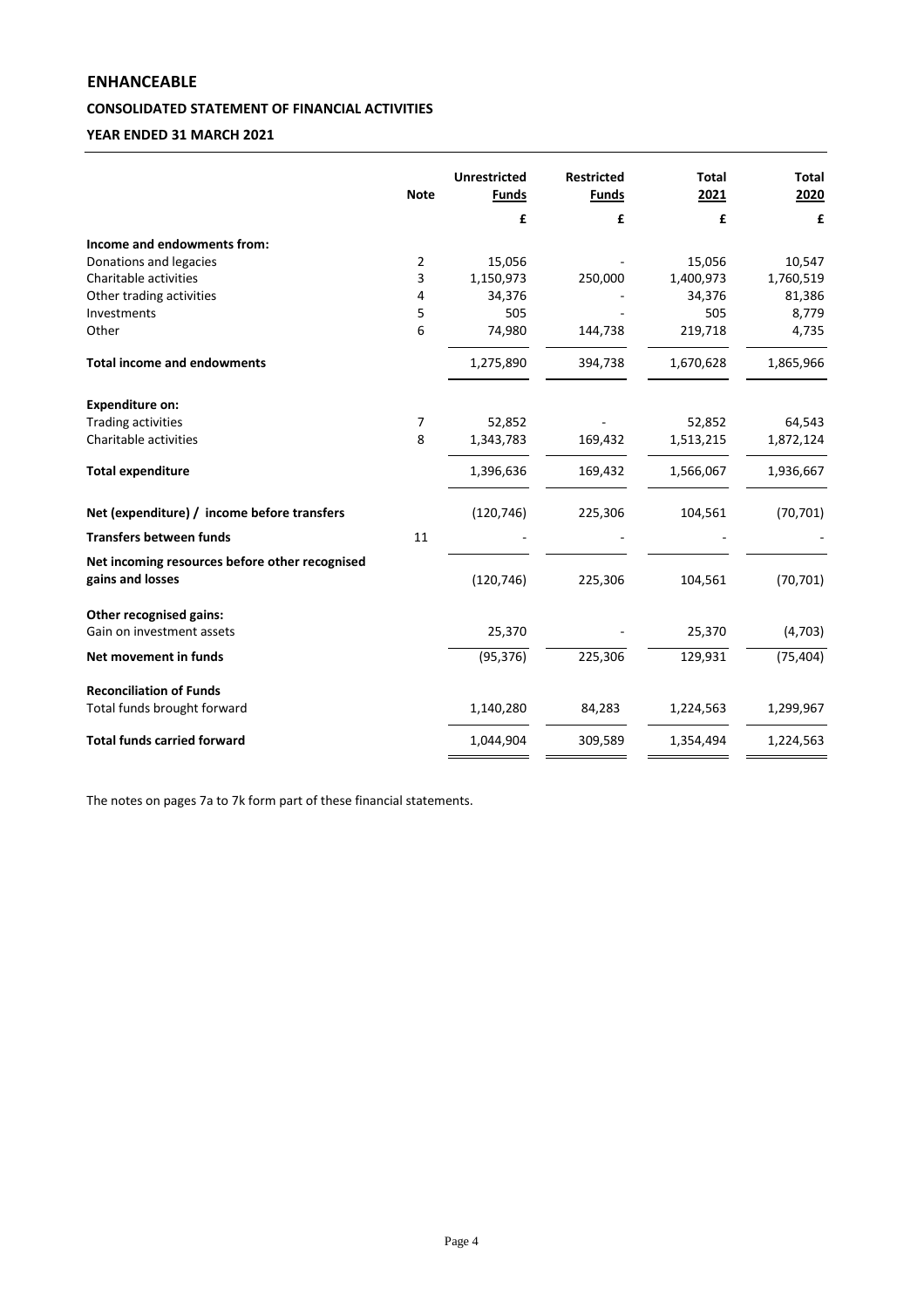# **ENHANCEABLE CONSOLIDATED AND CHARITY BALANCE SHEET YEAR ENDED 31 MARCH 2021**

|                                                                | <b>Notes</b> | <b>Total funds</b><br>Group<br>2021 | <b>Total funds</b><br>Charity<br>2021 | <b>Total funds</b><br>Group<br>2020 | <b>Total funds</b><br>Charity<br>2020 |
|----------------------------------------------------------------|--------------|-------------------------------------|---------------------------------------|-------------------------------------|---------------------------------------|
|                                                                |              | £                                   | £                                     | £                                   | $\pmb{\mathsf{f}}$                    |
| <b>FIXED ASSETS</b>                                            |              |                                     |                                       |                                     |                                       |
| Tangible assets<br>Investments                                 | 12<br>13     | 997,014<br>173,989                  | 997,014<br>174,089                    | 1,041,568<br>148,619                | 1,041,568<br>148,719                  |
|                                                                |              |                                     |                                       |                                     |                                       |
| <b>TOTAL FIXED ASSETS</b>                                      |              | 1,171,003                           | 1,171,103                             | 1,190,187                           | 1,190,287                             |
| <b>CURRENT ASSETS</b>                                          |              |                                     |                                       |                                     |                                       |
| Debtors                                                        | 14<br>15     | 410,484                             | 311,682                               | 395,756                             | 381,867                               |
| Amounts owed by group undertakings<br>Cash at bank and in hand |              | 558,103                             | 472,283                               | 548,778                             | 547,288                               |
| <b>TOTAL CURRENT ASSETS</b>                                    |              | 968,587                             | 783,966                               | 944,534                             | 929,155                               |
| <b>LIABILITIES</b>                                             |              |                                     |                                       |                                     |                                       |
| Creditors: Amount falling due within one year                  | 16           | (361, 805)                          | 148,010                               | (478, 297)                          | (468, 803)                            |
| <b>NET CURRENT ASSETS</b>                                      |              | 606,782                             | 931,976                               | 466,237                             | 460,352                               |
| Creditors: Amount falling due after one year                   |              |                                     |                                       |                                     |                                       |
| Property mortgage                                              | 17           | (396, 540)                          | (396, 540)                            | (400, 162)                          | (400, 162)                            |
| Retirement benefit obligations                                 | 25           | (26, 752)                           | (26, 752)                             | (31, 698)                           | (31, 698)                             |
| <b>TOTAL ASSETS LESS CURRENT LIABILITIES</b>                   |              | 1,354,493                           | 1,679,787                             | 1,224,564                           | 1,218,779                             |
| <b>FUNDS</b>                                                   |              |                                     |                                       |                                     |                                       |
| Unrestricted income funds                                      | 19           | 1,044,905                           | 1,370,196                             | 1,140,280                           | 1,134,496                             |
| Restricted income funds                                        | 20           | 309,589                             | 309,589                               | 84,283                              | 84,283                                |
| <b>TOTAL FUNDS</b>                                             |              | 1,354,494                           | 1,679,785                             | 1,224,563                           | 1,218,779                             |

These accounts have been prepared in accordance with the provisions applicable to companies that are subject to the small companies' regime.

Approved by the board on ……………………………..……………... 2021

…………………………………………………...….…….. Company Registration Number: 3140903

Director

The notes on pages 7a to 7k form part of these financial statements.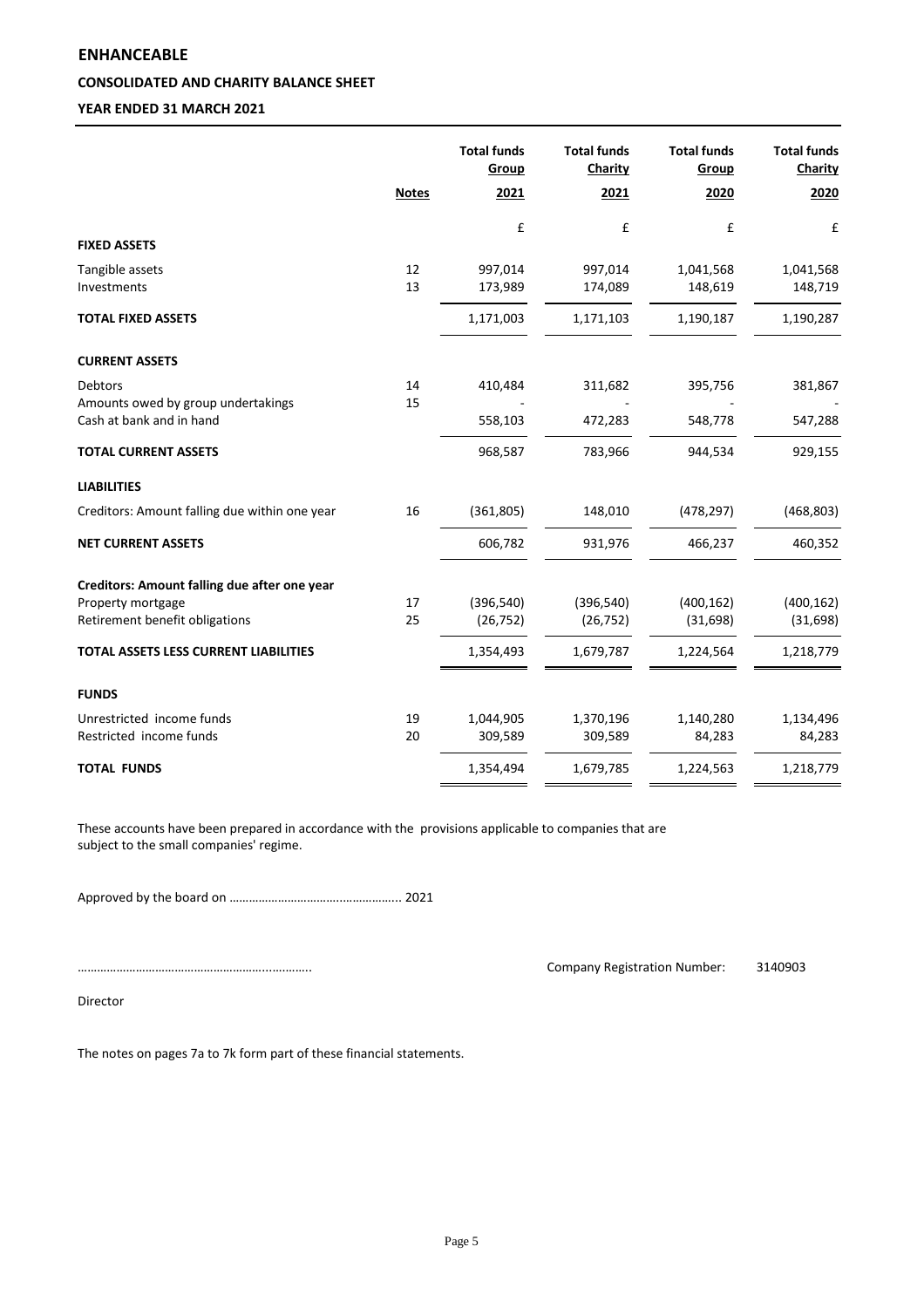# **CONSOLIDATED STATEMENT OF CASH FLOWS**

# **YEAR ENDED 31 MARCH 2021**

|                                                                      | <b>Note</b> | 2021      | 2020           |
|----------------------------------------------------------------------|-------------|-----------|----------------|
|                                                                      |             | £         | £              |
| Cash flows from operating activities                                 | 26          | 44,817    | 50,551         |
| Cash flows from investing activities                                 |             |           |                |
| Purchase of property, plant and equipment<br>Purchase of investments |             | (2, 424)  | (40, 900)<br>0 |
| Interest from investments                                            |             | 505       | 8,779          |
| Net cash used in investing activities                                |             | (1, 919)  | (32, 121)      |
| <b>Cash flows from financing activities</b>                          |             |           |                |
| Cash inflows from new borrowing                                      |             |           |                |
| Repayments of borrowing                                              |             | (3,622)   | (21, 831)      |
| Interest paid                                                        |             | (29, 951) | (18,610)       |
| Net cash provided by financing activities                            |             | (33, 573) | 40,441         |
| Net decrease in cash and cash equivalents                            |             | 9,325     | (22,011)       |
| Cash and cash equivalents at 1 April 2020                            |             | 548,778   | 570,789        |
| Cash and cash equivalents at 31 March 2021                           | 27          | 558,103   | 548,778        |
| Cash and cash equivalents consist of:                                |             |           |                |
| Cash at bank and in hand                                             |             | 558,103   | 548,778        |
| Cash and cash equivalents at 31 March 2021                           |             | 558,103   | 548,778        |

The notes on pages 7a to 7k form part of these financial statements.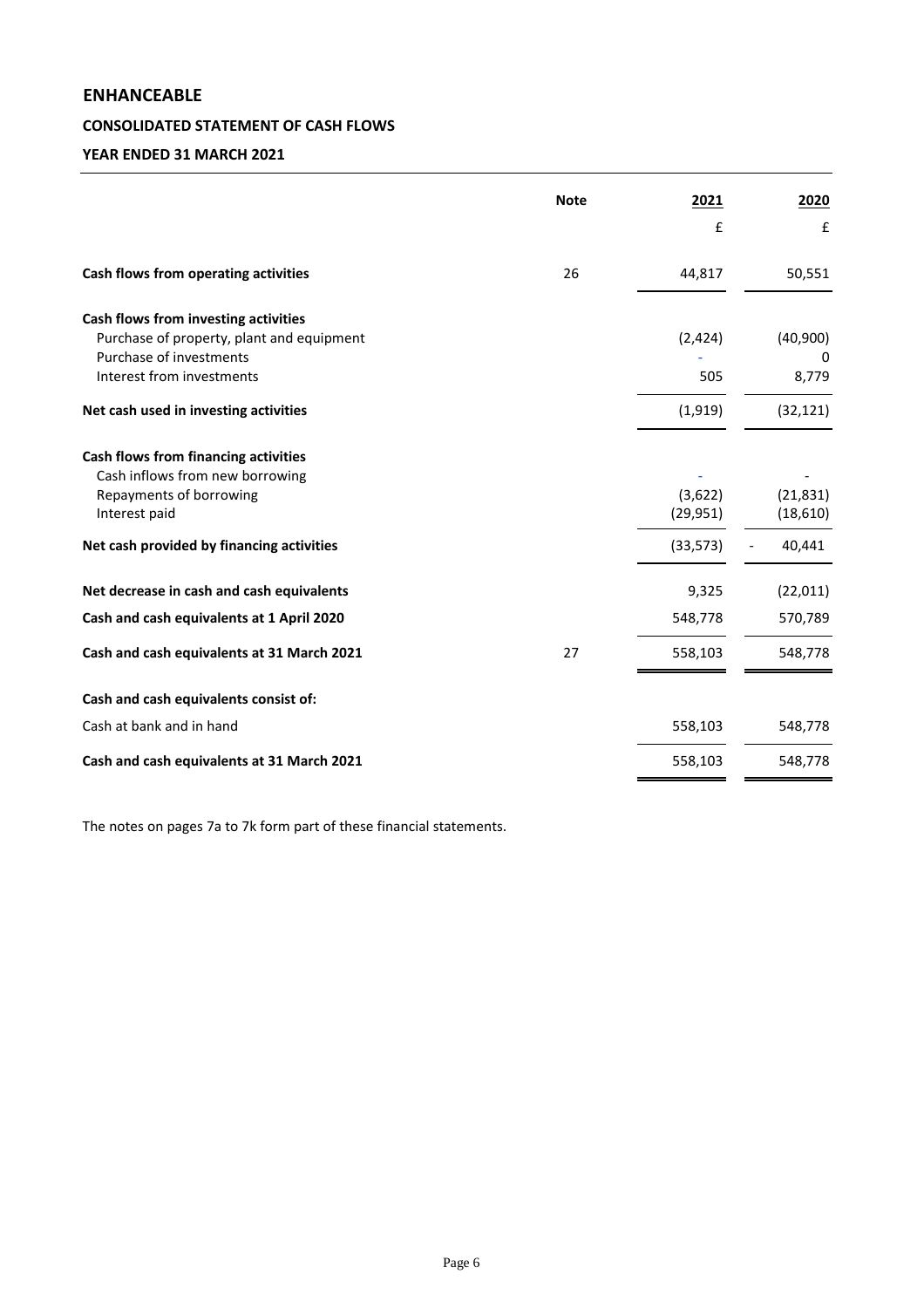# **1. SUMMARY OF SIGNIFICANT ACCOUNTING POLICIES**

# **a. General information and basis of preparation**

EnhanceAble ('the Charity') is a company limited by guarantee and was incorporated in England and Wales on 22 December 1995 with the registered number 3140903. It was registered as a charity on 28 March 1996 with the registered number 1053246 and on 1 April 1996 the Charity took over all the assets and activities of North Surrey Group Scope, an unincorporated charity with the registered number 209741.

The Charity's day centre services in Geneva Road, Kingston are supplied through a wholly owned subsidiary, Geneva Road Limited, a company limited by shares and incorporated in England and Wales with the registered number 3048810.

The address of the registered office is given in the charity information on page 3 of these financial statements.

The Charity exists to serve people with cerebral palsy and other disabilities. The nature of its operations and principal activities are as follows:

Geneva Road Day Centre offers education, work and leisure activities designed to encourage its service users to lead as independent a life as possible as valued members of the community. Courses include skills development, information technology, therapeutic opportunities, creative workshops and sport and leisure activities.

EnhanceAble Living provides care and support services to disabled people in their own homes on an individual basis and provides outreach services, e.g. helping them gain access to local amenities, such as the local swimming pool, or to go shopping, etc. This service is registered with the Care Quality Commission.

EnhanceAble Space was launched in 2014 to provide a high quality respite care service for disabled adults and is delivered from a large detached house located at 221A Malden Road, Worcester Park, Surrey KT3 6AG.

EnhanceAble Children's Service runs three after school clubs and a respite care service for disabled children;

- 1. KITES for older children aged 11-18 with Asperger's Syndrome or high-functioning Autism,
- 2. RIBBONS for younger children aged 5-11 with Asperger's Syndrome or high-functioning Autism
- 3. FLYERS for children with more complex health and / or physical disabilities.

With each of these clubs, we aim to support young people to improve their social and life skills, to make friends and meet others with a similar diagnosis and above all to have fun.

Croft Cottage was launched in 2015 to provide a high quality respite care service for disabled children aged 8-18 referred by the Richmond Disabled Children's Service. Croft Cottage is owned by Richmond Council and the Charity is funded to run and manage the service, which is registered with and regularly inspected by Ofsted.

The Charity constitutes a public benefit entity as defined by FRS 102. The financial statements have been prepared in accordance with Accounting and Reporting by Charities: Statement of Recommended Practice applicable to charities preparing their accounts in accordance with the Financial Reporting Standard applicable in the UK and Republic of Ireland (FRS 102) issued on 16 July 2014 (as updated through Update Bulletin 1 published on 2 February 2016), the Financial Reporting Standard applicable in the United Kingdom and Republic of Ireland (FRS 102), the Charities Act 2011, the Companies Act 2006 and UK Generally Accepted Practice as it applies from 1 January 2015.

The financial statements are prepared on a going concern basis under the historical cost convention, modified to include certain items at fair value. The financial statements are presented in Sterling, which is the functional currency of the Charity. The significant accounting policies applied in the preparation of these financial statements are set out below. These policies have been consistently applied to all years presented unless otherwise stated.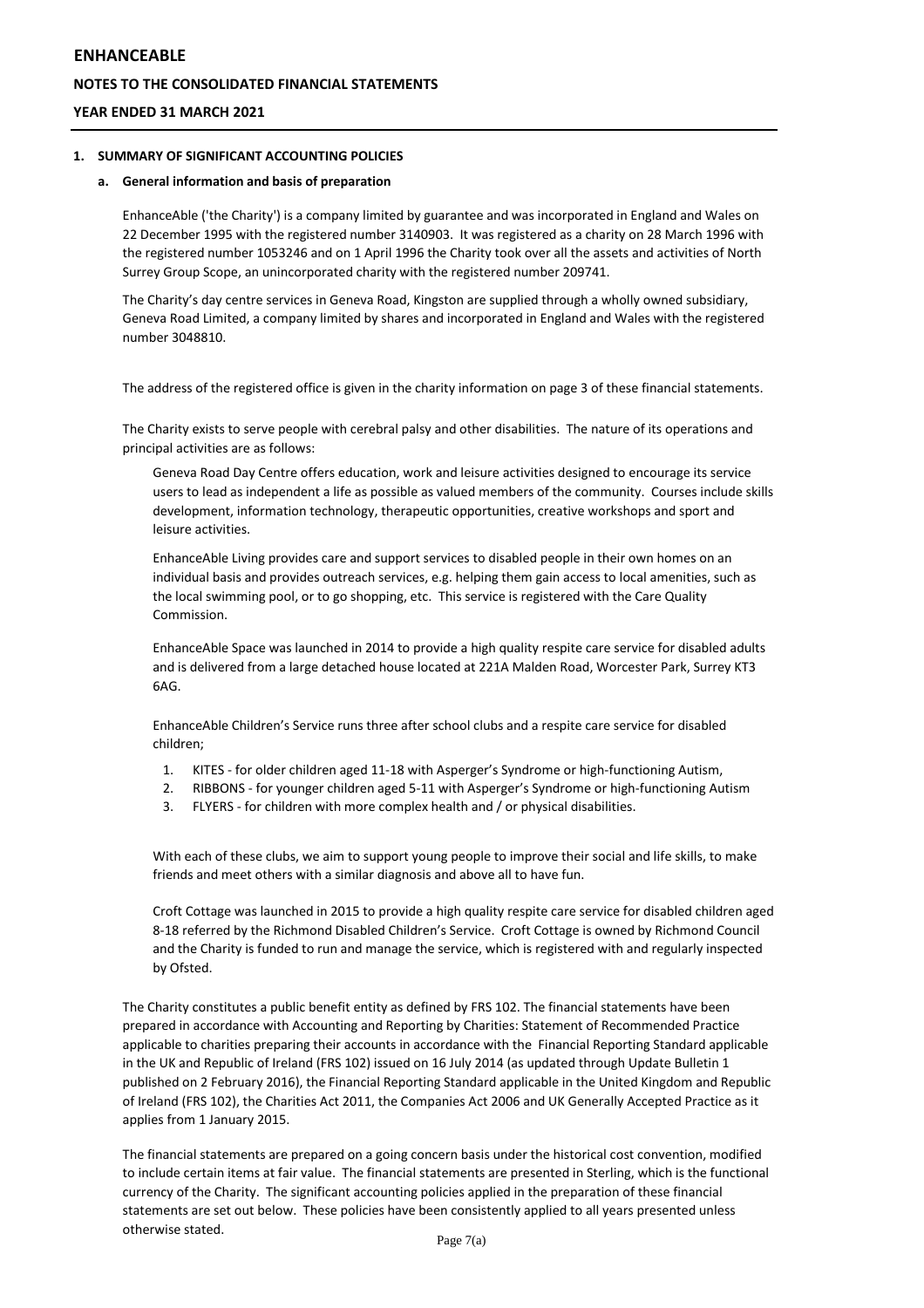# **NOTES TO THE CONSOLIDATED FINANCIAL STATEMENTS**

# **YEAR ENDED 31 MARCH 2021**

# **b. Consolidated Financial Statements**

These financial statements consolidate the results of the charity and its wholly-owned subsidiary company Geneva Road Limited. A separate Statement of Financial Activities, or income and expenditure account, for the charity itself is not presented because the charity has taken advantage of the exemptions afforded by the Companies Act 2006

### **c. Incoming Resources**

### **i) Legacies**

Legacies are brought into the accounts when they become capable of financial measurement.

### **ii) Donations**

Donations are accounted for on a receipts basis.

### **iii) Gifts in Kind**

Assets donated for use by the group are recognised as incoming resources when received.

### **iv) Grants**

Grants are recognised when the conditions for receipts have been met.

Grants restricted to future accounting periods are deferred and recognised in those future accounting periods. Otherwise, grants are recognised in the Statement of Financial Activities in a similar manner to other incoming resources. Grants received for specific purposes are accounted for as restricted funds.

### **v) Shops**

Incoming resources from the charity's shops are included when receivable.

### **d. Resources Expended**

Resources expended are included in the Statement of Financial Activities on an accruals basis, inclusive of any VAT which can not be recovered.

Grants payable are charged in the year when the offer is conveyed to the recipient.

Certain expenditure is directly attributable to specific activities and has been included in those cost categories.

# **e. Tangible Fixed Assets**

Depreciation is provided at the following annual rates in order to write off each asset over its estimated useful life:

| Freehold Property Improvements   | between 3 and 10 years straight line |
|----------------------------------|--------------------------------------|
| Long Leasehold Property          | between 5 and 25 years straight line |
| Short Leasehold - Shop           | 3 years straight line                |
| Motor Vehicles                   | 5 years straight line                |
| Equipment, Fixtures and Fittings | between 3 and 7 years straight line  |
| Computer Equipment               | 4 years straight line                |
|                                  |                                      |

### **f. Investments**

The Charity's unlisted investments are stated at cost. Provision for any diminution in the value of investments is only made when the diminution is considered to be permanent.

The Charity's investment portfolio is stated at fair value with changes in fair value being recognised in the Statement of Financial Activities.

# **g. Pension Costs**

The company participates in the Pension Trust's Growth and Flexible Retirement Plans. The Growth Plan is a multi-employer plan which is in most respects a money purchase plan but it has some guarantees. The Flexible Retirement Plan is also a multi-employer plan and is wholly a money purchase plan. The assets of the plans are held separately from those of the company in independently administered funds. The pension cost charge represents contributions payable by the company to the Growth Plan and to the Flexible

### **h. Restricted Funds**

Restricted Funds are funds, which are to be used in accordance with specific restrictions imposed by the donors or which have been raised for specific purposes. The aim and use of each restricted fund is set out in the notes to the

### **i. Unrestricted Funds**

Unrestricted Funds are available for use at the discretion of the trustees in furthering the general objectives of the charity and have not been designated for other purposes.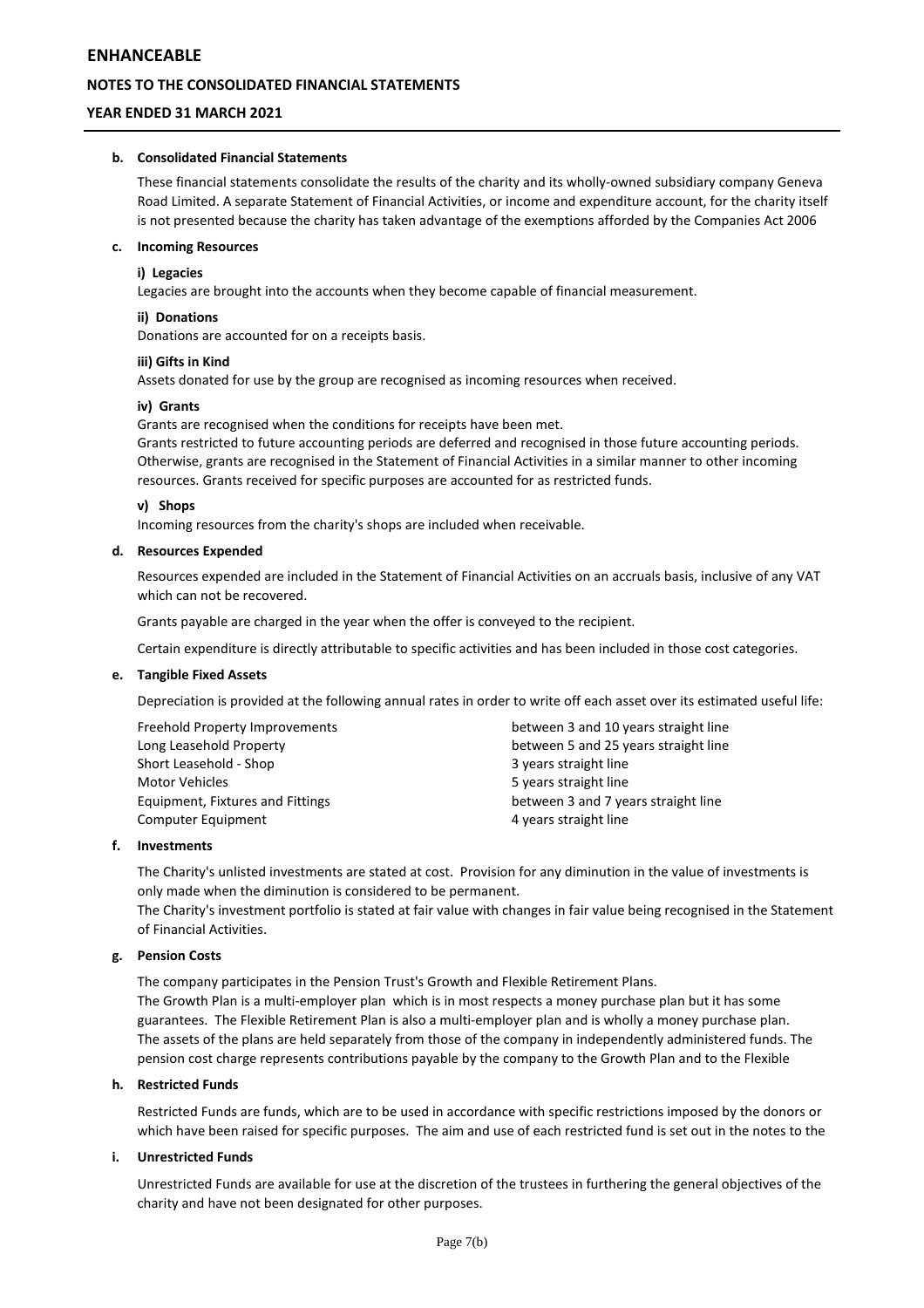# **j. Judgements and key sources of estimation uncertainty**

The preparation of the financial statements requires management to make judgements, estimates and assumptions that affect the amounts reported. These estimates and judgements are continually reviewed and are based on experience and other factors, including expectations of future events that are believed to be reasonable in the

### **k. Taxation**

The charity is exempt from tax on income and gains falling within section 505 of the Taxes Act 1988 or section 256 of the Taxation of Chargeable Gains Act 1992 to the extent that these are applied to its charitable objectives.

# **l. Deferred tax**

Deferred tax is recognised in respect of all timing differences that have originated but not reversed at the balance sheet date.

Timing differences arise from the inclusion of income and expenses in tax assessments in periods different from those in which they are recognised in financial statements. Deferred tax is measured using tax rates and laws that have been enacted or substantively enacted by the year end and that are expected to apply to the reversal of the timing difference.

Unrelieved tax losses and other deferred tax assets are recognised only to the extent that it is probable that they will be recovered against the reversal of deferred tax liabilities or other future taxable profits.

# **m. Financial instruments**

Financial instruments are classified and accounted for, according to the substance of the contractual arrangement, as either financial assets, financial liabilities or equity instruments. An equity instrument is any contract that evidences a residual interest in the assets of the charity after deducting all of its liabilities.

### **n. Going concern**

The Trustees, having considered the financial position of the Charity as well as its future aims and forecast cash flows, have concluded that the Charity will continue to operate for the foreseeable future and at least until 12 months from the signing of these financial statements.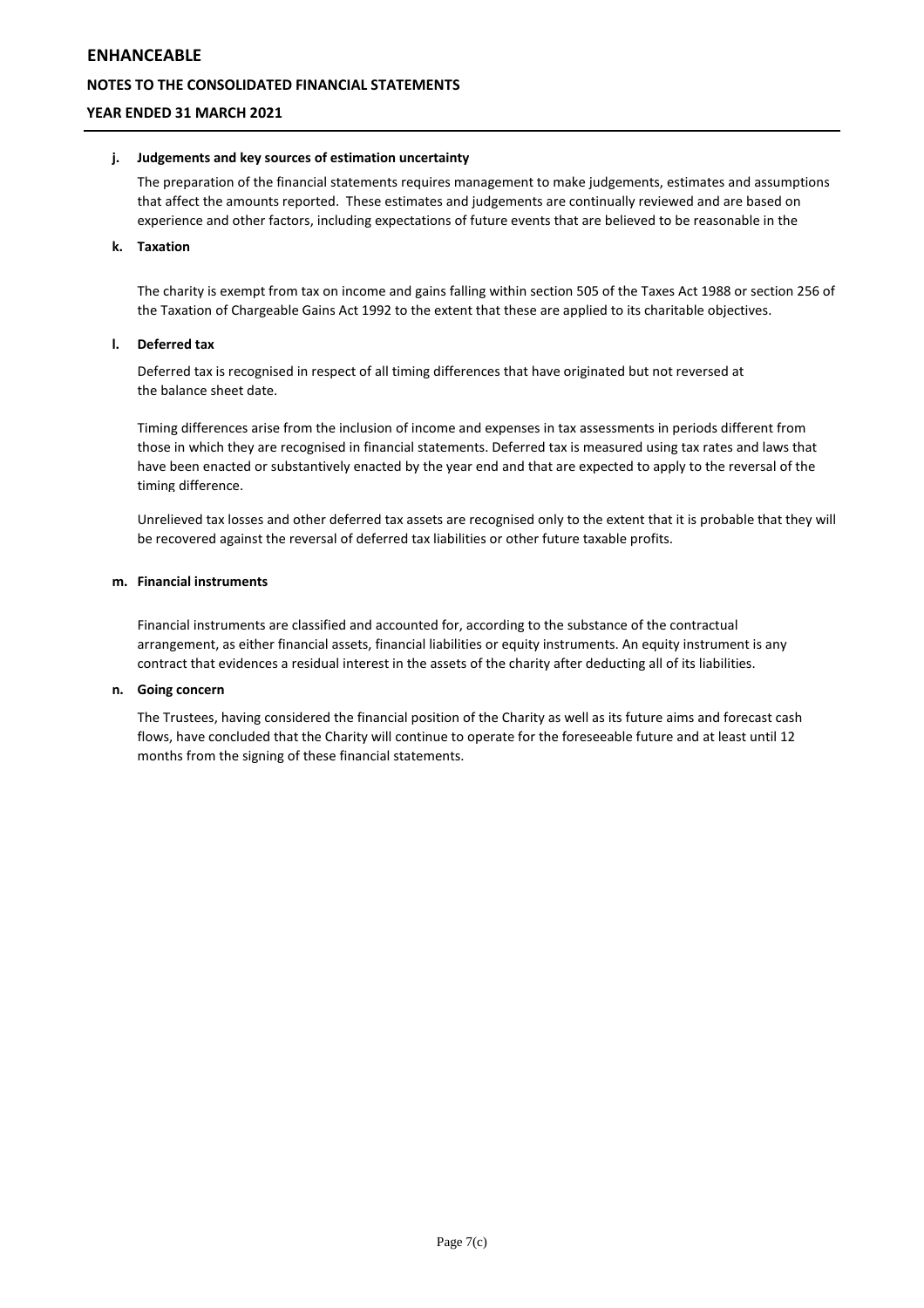# **2. INCOME FROM DONATIONS AND LEGACIES**

|                   | <b>Unrestricted</b><br><b>Funds</b> | <b>Restricted</b><br><b>Funds</b> | 2021   | Unrestricted<br>Funds | Restricted<br><b>Funds</b> | 2020   |
|-------------------|-------------------------------------|-----------------------------------|--------|-----------------------|----------------------------|--------|
| Donations - Other | 15,056                              |                                   | 15,056 | 10,547                | $\overline{\phantom{0}}$   | 10,547 |

# **3. INCOME FROM CHARITABLE ACTIVITIES**

|                                     | <b>Unrestricted</b><br><b>Funds</b> | <b>Restricted</b><br><b>Funds</b> | 2021      | Unrestricted<br>Funds    | Restricted<br>Funds      | 2020<br>$\mathbf{f}$ |
|-------------------------------------|-------------------------------------|-----------------------------------|-----------|--------------------------|--------------------------|----------------------|
| <b>EnhanceAble Living Care Fees</b> | 260,399                             |                                   | 260,399   | 395,618                  |                          | 395,618              |
| <b>EnhanceAble Space Fees</b>       | 481,866                             |                                   | 481,866   | 487,007                  |                          | 487,007              |
| <b>Geneva Road Centre Fees</b>      | 408,708                             |                                   | 408,708   | 627,894                  | $\overline{\phantom{0}}$ | 627,894              |
| Geneva Road Centre Sales            |                                     |                                   |           |                          |                          | $\Omega$             |
| Kite, Ribbons and Flyers            |                                     | 50,000                            | 50,000    | $\overline{\phantom{0}}$ | 50,000                   | 50,000               |
| Croft Cottage                       |                                     | 200,000                           | 200,000   |                          | 200,000                  | 200,000              |
|                                     | 1,150,973                           | 250,000                           | 1,400,973 | 1,510,519                | 250,000                  | 1,760,519            |

# **4. INCOME FROM OTHER TRADING ACTIVITIES**

|                      | <b>Unrestricted</b><br><b>Funds</b> | <b>Restricted</b><br><b>Funds</b> | 2021                     | Unrestricted<br><b>Funds</b> | Restricted<br><b>Funds</b> | 2020   |
|----------------------|-------------------------------------|-----------------------------------|--------------------------|------------------------------|----------------------------|--------|
| Shop income          | 34,376                              |                                   | 34,376                   | 75,270                       | $\overline{\phantom{0}}$   | 75,270 |
| Jumble and rag sales | $\overline{\phantom{a}}$            |                                   | $\overline{\phantom{a}}$ | 6,116                        |                            | 6,116  |
|                      | 34,376                              |                                   | 34,376                   | 81,386                       |                            | 81,386 |

# **5. INCOME FROM INVESTMENTS**

|          | <b>Unrestricted</b> | <b>Restricted</b>        |      | Unrestricted | Restricted |       |
|----------|---------------------|--------------------------|------|--------------|------------|-------|
|          | <b>Funds</b>        | <b>Funds</b>             | 2021 | Funds        | Funds      | 2020  |
|          |                     |                          |      |              |            |       |
| Interest | 505                 | $\overline{\phantom{a}}$ | 505  | 8,779        |            | 8,779 |
|          | 505                 |                          | 505  | 8,779        |            | 8,779 |

# **6. OTHER INCOME**

|                                          | <b>Unrestricted</b><br><b>Funds</b> | <b>Restricted</b><br><b>Funds</b> | 2021              | Unrestricted<br><b>Funds</b> | Restricted<br><b>Funds</b> | 2020  |
|------------------------------------------|-------------------------------------|-----------------------------------|-------------------|------------------------------|----------------------------|-------|
| Sundry income<br><b>Government Grant</b> | 74,980                              | 144,738                           | 74,980<br>144,738 | 4,735                        | $\overline{\phantom{0}}$   | 4,735 |
|                                          | 74,980                              | 144,738                           | 219,718           | 4,735                        |                            | 4,735 |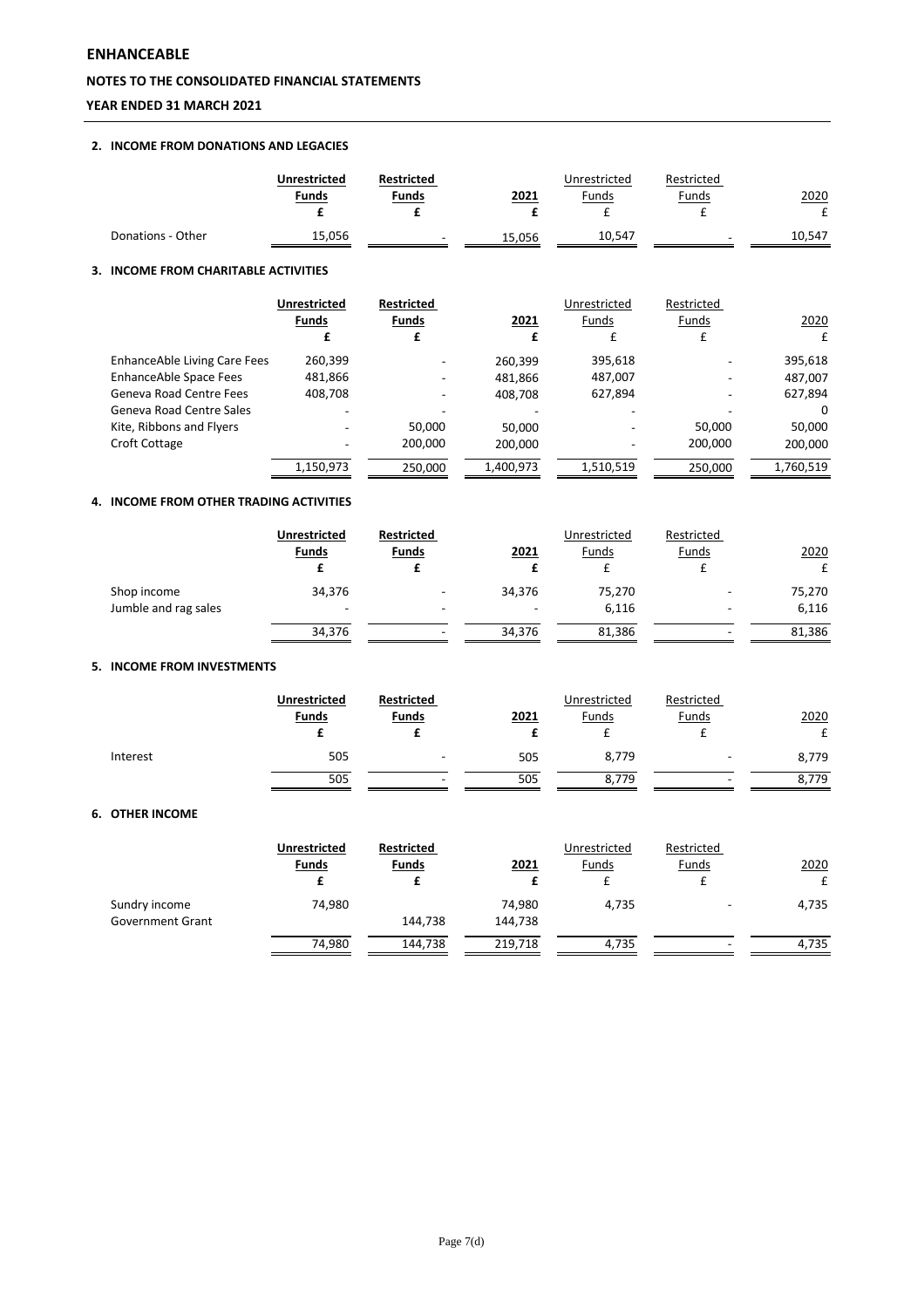# **NOTES TO THE CONSOLIDATED FINANCIAL STATEMENTS**

# **YEAR ENDED 31 MARCH 2021**

### **7. ANALYSIS OF EXPENDITURE ON TRADING ACTIVITIES**

|                              | <b>Unrestricted</b><br><b>Funds</b> | <b>Restricted</b><br><b>Funds</b> | 2021   | Unrestricted<br><b>Funds</b> | Restricted<br><b>Funds</b> | 2020   |
|------------------------------|-------------------------------------|-----------------------------------|--------|------------------------------|----------------------------|--------|
| Staff costs                  | 22,068                              | $\overline{\phantom{0}}$          | 22,068 | 27,151                       |                            | 27,151 |
| Shop repairs                 |                                     | $\overline{\phantom{0}}$          |        | 985                          |                            | 985    |
| Other shop expenses          | 29,443                              | $\overline{\phantom{0}}$          | 29,443 | 36,203                       |                            | 36,203 |
| Jumble and rag sale expenses | 1,342                               | $\overline{\phantom{0}}$          | 1,342  | 204                          |                            | 204    |
| Total                        | 52,852                              |                                   | 52,852 | 64,543                       |                            | 64,543 |

### **8. EXPENDITURE ON CHARITABLE ACTIVITIES**

|                                              | <b>Unrestricted</b> | <b>Restricted</b>        | <b>Total</b> | Unrestricted | Restricted   | <b>Total</b> |
|----------------------------------------------|---------------------|--------------------------|--------------|--------------|--------------|--------------|
|                                              | <b>Funds</b>        | <b>Funds</b>             | 2021         | <u>Funds</u> | <b>Funds</b> | 2020         |
| Expenditure on each activity was as follows: |                     |                          |              |              |              |              |
| EnhanceAble Living                           | 326,686             | $\overline{\phantom{a}}$ | 326,686      | 363,235      |              | 363,235      |
| EnhanceAble Space                            | 356,573             | $\overline{\phantom{a}}$ | 356,573      | 431,796      |              | 431,796      |
| Geneva Road Centre                           | 774,620             |                          | 774,620      | 540,196      |              | 540,196      |
| Kite, Ribbons and Flyers                     |                     | 6,687                    | 6,687        |              | 27,874       | 27,874       |
| Croft Cottage                                |                     | 162,745                  | 162,745      |              | 150,456      | 150,456      |
| Central support costs not reallocated        | (114, 095)          | $\overline{\phantom{0}}$ | 114,095      | 358,567      |              | 358,567      |
|                                              | 1,343,783           | 169,432                  | 1,513,215    | 1,693,794    | 178,330      | 1,872,124    |

|                                                 | Unrestricted | <b>Restricted</b> | <b>Total</b> | Unrestricted | Restricted | <b>Total</b> |
|-------------------------------------------------|--------------|-------------------|--------------|--------------|------------|--------------|
| The expenditure on charitable activities can be | <b>Funds</b> | <b>Funds</b>      | 2021         | <b>Funds</b> | Funds      | 2020         |
| further analysed as follows:                    | £            | £                 | £            | £            | £          | $\mathbf f$  |
| Service costs                                   | 14,429       | 6,538             | 20,967       | 18,783       | 3,945      | 22,728       |
| Payments to members                             | 1,000        |                   | 1,000        | 760          |            | 760          |
| Staff costs                                     | 1,103,982    | 138,325           | 1,242,306    | 1,294,070    | 137,596    | 1,431,666    |
| Transport and travel                            | 17,564       | 15,600            | 33,164       | 35,656       | 15,869     | 51,525       |
| Cost of meals                                   | 4,011        | 7,044             | 11,054       | 25,282       | 3,386      | 28,668       |
| Rent and rates                                  | 2,427        |                   | 2,427        | 6,289        |            | 6,289        |
| Insurances                                      | 11,739       |                   | 11,739       | 18,927       | 1,200      | 20,127       |
| Utility costs                                   | 20,161       |                   | 20,161       | 17,102       |            | 17,102       |
| Printing, postage, stationery                   |              |                   |              |              |            |              |
| and telecommunications                          | 10,019       | 254               | 10,273       | 26,299       | 1,593      | 27,892       |
| Repairs and renewals                            | 14,246       |                   | 14,246       | 37,795       | 136        | 37,931       |
| Cleaning and waste disposal                     | 16,360       |                   | 16,360       | 16,307       | 114        | 16,421       |
| General expenses                                | 24,321       | 1,073             | 25,394       | 14,018       | 11,413     | 25,431       |
| <b>Bad debts</b>                                | 41,607       |                   | 41,607       |              |            |              |
| Members' courses                                | 14,504       |                   | 14,504       | 28,477       |            | 28,477       |
| Staff recruitment                               | 7,729        | 471               | 8,200        | 14,660       |            | 14,660       |
| <b>Training costs</b>                           | 5,232        | 128               | 5,360        | 9,327        | 128        | 9,455        |
| Depreciation                                    | 46,977       |                   | 46,977       | 63,021       | 372        | 63,393       |
| (Profit) / loss on disposal of fixed assets     |              |                   |              |              |            |              |
| Ofsted Inspection                               |              |                   |              |              | 2,578      | 2,578        |
| Auditor's remuneration (see below)              | 19,500       |                   | 19,500       | 13,500       |            | 13,500       |
| Other professional fees                         | 17,093       |                   | 17,093       | 28,176       |            | 28,176       |
| <b>Bank Charges</b>                             | 4,146        |                   | 4,146        | 6,735        |            | 6,735        |
| <b>Interest Expense</b>                         | 29,951       |                   | 29,951       | 18,610       |            | 18,610       |
|                                                 | 1,343,784    | 169,432           | 1,513,216    | 1,693,794    | 178,330    | 1,872,124    |

### **9. TRUSTEES' AND KEY MANAGEMENT PERSONNEL REMUNERATION AND EXPENSES**

The Key Management Personnel of EnhanceAble comprises the Trustees and the Chief Executive, Mrs Julie Hagarty. There were no donations from Trustees to the Charity during the year (2020: £nil).

Auditor's remuneration comprises fees payable to the Charity's auditor for the audit of the Charity's annual financial statements and that of its subsidiary, Geneva Road Limited.

Total employee benefits paid during the year to the Chief Executive amounted to £63,835 (2020: £64,988). Trustees neither received nor waived remuneration during the year (2020: £nil). No expenses were reimbursed to trustees during the year (2020: nil).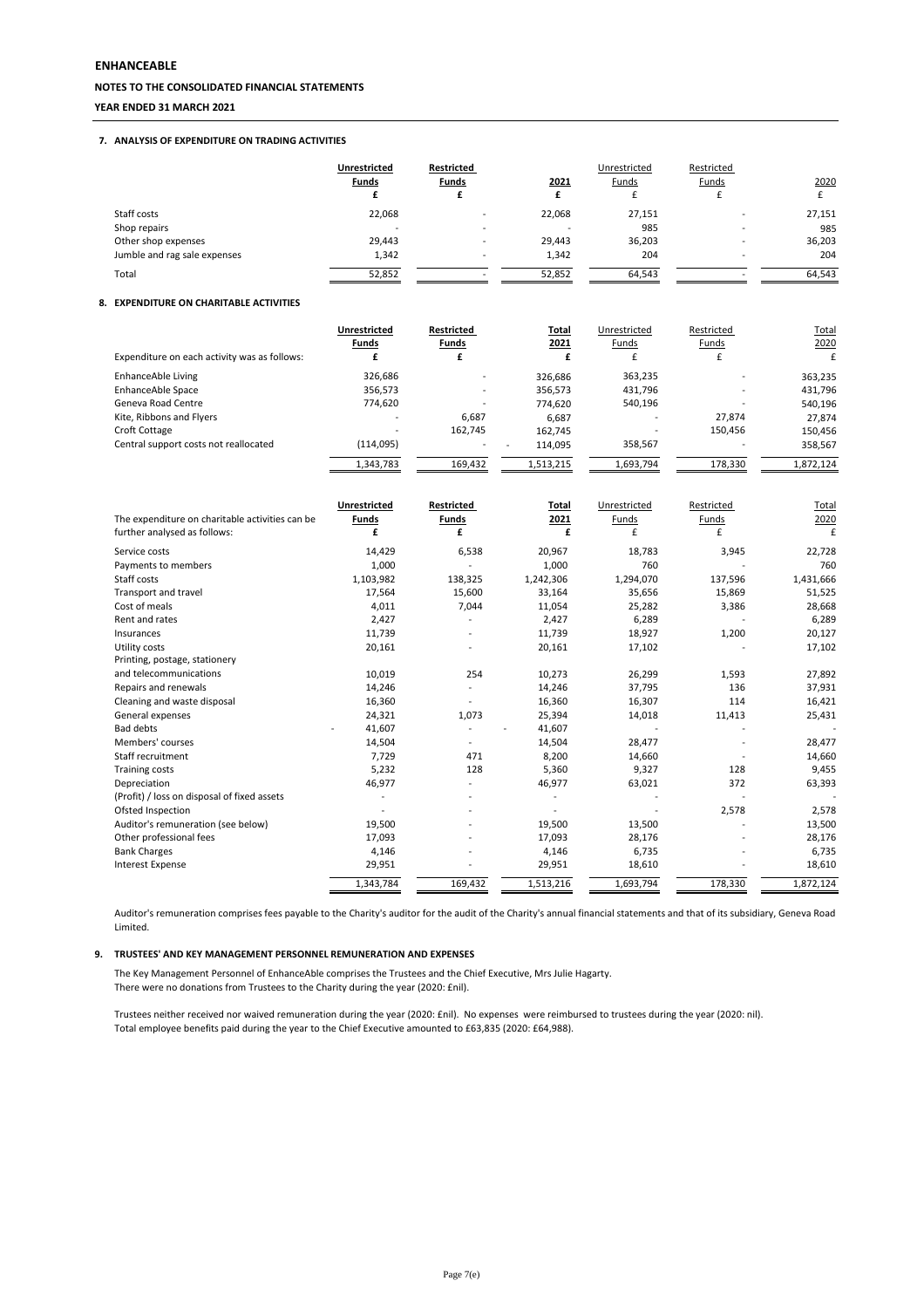# **NOTES TO THE CONSOLIDATED FINANCIAL STATEMENTS**

# **YEAR ENDED 31 MARCH 2021**

# **10. STAFF COSTS AND EMPLOYEE BENEFITS**

|                                                                                                           | <b>Unrestricted</b><br><b>Funds</b><br>£ | <b>Restricted</b><br><b>Funds</b><br>£ | <b>Total</b><br>2021<br>£ | Unrestricted<br>Funds<br>£ | Restricted<br>Funds | Total<br>2020       |
|-----------------------------------------------------------------------------------------------------------|------------------------------------------|----------------------------------------|---------------------------|----------------------------|---------------------|---------------------|
| Salaries and wages<br>Social security costs                                                               | 1,027,099<br>54,863                      | 125,612<br>8,072                       | 1,152,711<br>62,935       | 1,238,244<br>50,018        | 128,782<br>5,831    | 1,367,026<br>55,849 |
| <b>Pensions</b>                                                                                           | 44,087                                   | 4,641                                  | 48,728                    | 32,959                     | 2,983               | 35,942              |
|                                                                                                           | 1,126,049                                | 138,325                                | 1,264,374                 | 1,321,221                  | 137,596             | 1,458,817           |
| The average monthly number of employees and full<br>time equivalent (FTE) during the year was as follows: |                                          | 2021<br><b>Number</b>                  | 2021<br><b>FTE</b>        |                            | 2020<br>Number      | 2020<br>FTE         |
| Charitable activities                                                                                     |                                          | 72                                     | 54                        |                            | 72                  | 54                  |
| <b>Central Support</b>                                                                                    |                                          | 8                                      | 8                         |                            | 8                   | 8                   |
| Shops                                                                                                     |                                          |                                        |                           |                            |                     |                     |
| <b>Total</b>                                                                                              |                                          | 82                                     | 63                        |                            | 82                  | 63                  |

# **11. TRANSFERS**

No transfer between restricted funds and unrestricted funds occurred during the year.

| <b>12. TANGIBLE ASSETS</b><br>Group                   | <b>Motor</b><br><b>Vehicles</b> | Computer<br>Equipment | <b>Office</b><br>Equipment | <b>Furniture</b><br><b>Fixtures Plant</b><br>& Machinery | Leasehold<br>Land &<br><b>Buildings</b> | Freehold<br><b>Property</b> | 2021<br><b>Total</b> |
|-------------------------------------------------------|---------------------------------|-----------------------|----------------------------|----------------------------------------------------------|-----------------------------------------|-----------------------------|----------------------|
| <b>Cost or Valuation</b>                              | $\pmb{\mathsf{f}}$              | £                     | £                          | $\mathbf f$                                              | £                                       | $\mathbf f$                 | $\pmb{\mathsf{f}}$   |
| At 1 April 2020<br>Additions<br>Intra group transfers | 125,567                         | 42,353<br>1,886       | 5,707                      | 149,585<br>538                                           | 634,888                                 | 838,608                     | 1,796,708<br>2,424   |
| <b>Disposals</b>                                      |                                 |                       | $\mathbf 0$                |                                                          |                                         |                             | 0                    |
| At 31 March 2021                                      | 125,567                         | 44,239                | 5,707                      | 150,123                                                  | 634,888                                 | 838,608                     | 1,799,132            |
| <b>Depreciation</b><br>At 1 April 2020                | 94,776                          | 40,172                | 5,707                      | 108,129                                                  | 472,908                                 | 33,448                      | 755,140              |
| <b>Disposals</b>                                      |                                 |                       | 0                          |                                                          |                                         |                             | 0                    |
| Intra group transfers                                 |                                 |                       |                            |                                                          |                                         |                             | $\Omega$             |
| Charge for the year                                   | 10,840                          | 2,264                 | $\mathbf 0$                | 10,613                                                   | 17,686                                  | 5,575                       | 46,978               |
| At 31 March 2021                                      | 105,616                         | 42,436                | 5,707                      | 118,742                                                  | 490,594                                 | 39,023                      | 802,118              |
| <b>Net Book Value</b><br>At 31 March 2021             | 19,951                          | 1,803                 |                            | 31,381                                                   | 144,294                                 | 799,585                     | 997,014              |
| At 31 March 2020                                      | 30,791                          | 2,181                 |                            | 41,456                                                   | 161,980                                 | 805,160                     | 1,041,568            |
| <b>Charity</b><br><b>Cost or Valuation</b>            | £                               | £                     | $\pmb{\mathsf{f}}$         | £                                                        | £                                       | £                           | £                    |
| At 1 April 2020                                       | 125,567                         | 42,353                | 5,707                      | 149,585                                                  | 634,888                                 | 838,608                     | 1,796,708            |
| <b>Additions</b>                                      |                                 | 1,886                 |                            | 538                                                      |                                         |                             | 2,424                |
| <b>Disposals</b>                                      |                                 |                       | 0                          |                                                          |                                         |                             |                      |
| At 31 March 2021                                      | 125,567                         | 44,239                | 5,707                      | 150,123                                                  | 634,888                                 | 838,608                     | 1,799,132            |
| <b>Depreciation</b><br>At 1 April 2020                | 94,776                          | 40,172                | 5,706                      | 108,129                                                  | 472,908                                 | 33,448                      | 755,139              |
| <b>Disposals</b>                                      |                                 |                       | 0                          |                                                          |                                         |                             |                      |
| Charge for the year                                   | 10,840                          | 2,264                 | 0                          | 10,613                                                   | 17,686                                  | 5,575                       | 46,978               |
| At 31 March 2021                                      | 105,616                         | 42,436                | 5,706                      | 118,742                                                  | 490,594                                 | 39,023                      | 802,117              |
| <b>Net Book Value</b>                                 |                                 |                       |                            |                                                          |                                         |                             |                      |
| At 31 March 2021                                      | 19,951                          | 1,803                 | 1                          | 31,381                                                   | 144,294                                 | 799,585                     | 997,015              |
| At 31 March 2020                                      | 30,791                          | 2,181                 |                            | 41,456                                                   | 161,980                                 | 805,160                     | 1,041,568            |
|                                                       |                                 |                       |                            |                                                          |                                         |                             |                      |

Page 7(f)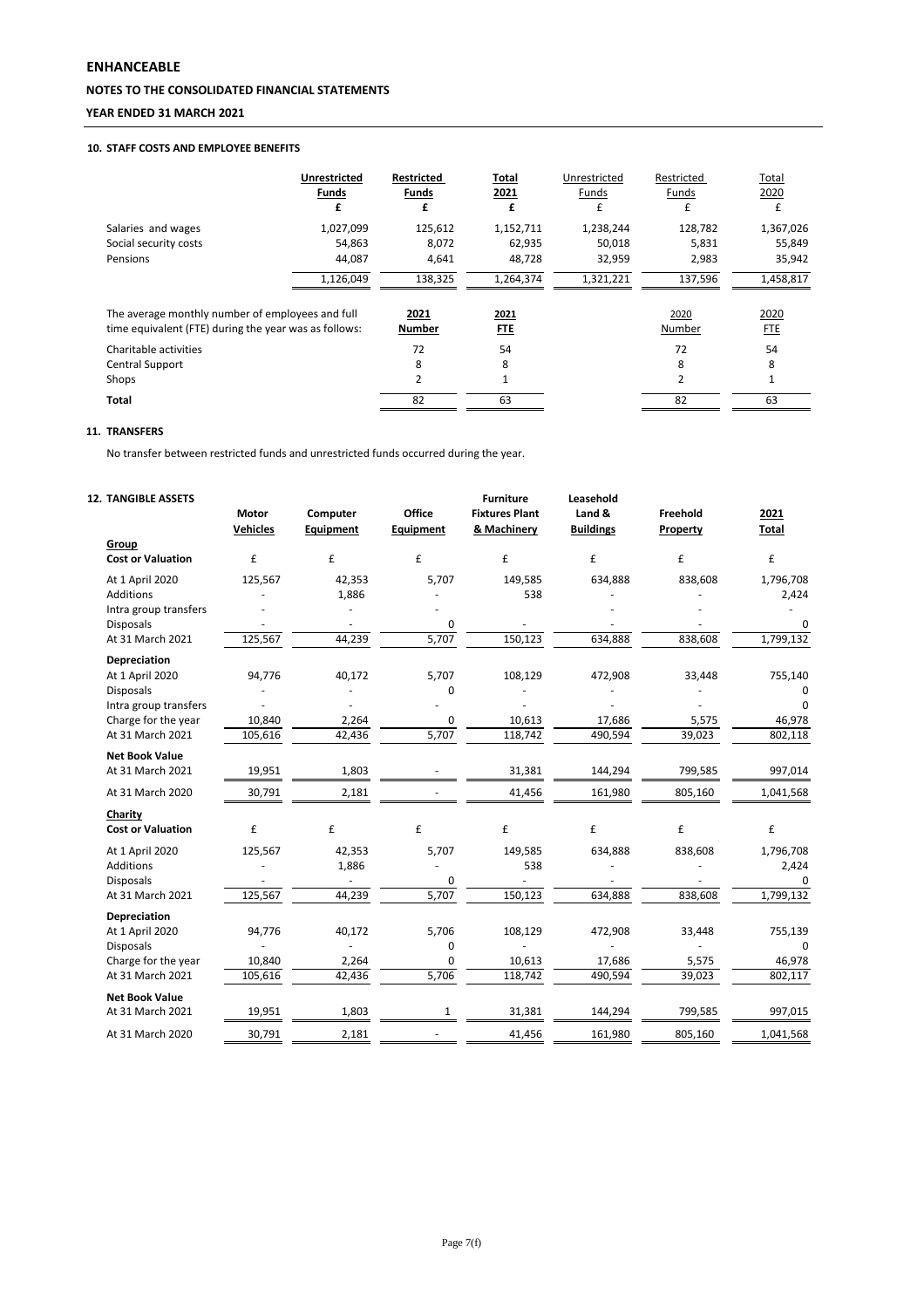# **NOTES TO THE CONSOLIDATED FINANCIAL STATEMENTS**

# **YEAR ENDED 31 MARCH 2021**

| 13. | <b>FIXED ASSET INVESTMENTS</b>      | 31/03/2021<br>Units (no.) | 31/03/2021<br>Cost(f) | 2021<br>Value (£) | 2020<br>Value (£) |
|-----|-------------------------------------|---------------------------|-----------------------|-------------------|-------------------|
|     | <b>COIF Charities Property Fund</b> | 20,726                    | 25,000                | 23,031            | 23,551            |
|     | <b>COIF Investment Fund</b>         | 8,437                     | 125,000               | 150,958           | 125,068           |
|     |                                     |                           | 150,000               | 173,989           | 148,619           |

£200,000 has been invested in the CCLA COIF Charities Deposit, Property and Investment Funds. At 31st March 2021 the (bid) market value of these investments was £173,989.

|     | <b>Shares in Subsidiary Undertaking</b>             |                         |                     |                       | 100                           | 100                                 |
|-----|-----------------------------------------------------|-------------------------|---------------------|-----------------------|-------------------------------|-------------------------------------|
|     | <b>Subsidiary</b>                                   | Class of<br>shares held | % of shares<br>held | <b>Turnover</b>       | <b>Profit for the</b><br>Year | <b>Aggregate</b><br><b>Reserves</b> |
|     | <b>Geneva Road Limited</b>                          | Ordinary £1             | 100                 | £443,544              | (E331,075)                    | (E325, 191)                         |
| 14. | <b>DEBTORS: AMOUNTS FALLING DUE WITHIN ONE YEAR</b> |                         |                     |                       |                               |                                     |
|     | Group                                               |                         |                     | General<br>£          | 2021<br>£                     | 2020<br>£                           |
|     | <b>Trade debtors</b>                                |                         |                     | 425,365               |                               | 388,179                             |
|     |                                                     |                         |                     |                       | 425,365                       |                                     |
|     | Prepayments<br>Other debtors                        |                         |                     | 178,461               | 178,461                       | 6,198                               |
|     |                                                     |                         |                     | (193, 341)<br>410,484 | (193, 341)<br>410,484         | 1,379<br>395,756                    |
|     | Charity                                             |                         |                     |                       |                               |                                     |
|     | Trade debtors                                       |                         |                     | 216,323               | 216,323                       | 243,575                             |
|     | Prepayments                                         |                         |                     | 167,640               | 167,640                       | 136,915                             |
|     | Other debtors                                       |                         |                     | (72, 282)             | (72, 282)                     | 1,377                               |
|     |                                                     |                         |                     | 311,682               | 311,682                       | 381,867                             |
| 15. | AMOUNTS OWED BY GROUP UNDERTAKINGS                  |                         |                     |                       |                               |                                     |
|     |                                                     |                         |                     |                       | 2021                          | 2020                                |
|     | <b>Charity</b>                                      |                         |                     |                       | £                             | £                                   |
|     | Amounts owed by Geneva Road Limited                 |                         |                     |                       | (300, 380)                    |                                     |
|     | Amounts owed to Geneva Road Limited                 |                         |                     |                       |                               | 30,685                              |

| 16. | <b>CREDITORS: AMOUNTS FALLING DUE WITHIN ONE YEAR</b> |         | 2021       | 2020    |
|-----|-------------------------------------------------------|---------|------------|---------|
|     | Group                                                 |         | £          | £       |
|     | Property mortgage                                     | Note 18 | 22,677     | 22,677  |
|     | Other taxation and social security                    |         | 36,187     | 86,364  |
|     | Other creditors and accruals                          |         | 302,941    | 369,256 |
|     |                                                       |         | 361,805    | 478,297 |
|     | Charity                                               |         | f          | £       |
|     | Property mortgage                                     | Note 18 | 22,677     | 22,677  |
|     | Other taxation and social security                    |         |            | 58,312  |
|     | Other creditors and accruals                          |         | (170, 687) | 387,814 |
|     |                                                       |         | (148, 010) | 468,803 |
|     |                                                       |         |            |         |

| 17 CREDITORS: AMOUNTS FALLING DUE AFTER MORE THAN ONE YEAR |         | 2021    | 2020    |
|------------------------------------------------------------|---------|---------|---------|
| Group                                                      |         | £       | £       |
| Property mortgage                                          |         |         |         |
| Amounts due 2-5 years                                      |         | 77,871  | 77,871  |
| Amounts due after 5 years                                  |         | 318,669 | 322,291 |
|                                                            | Note 18 | 396,540 | 400,162 |
| Charity                                                    |         | f       | £       |
| Property mortgage                                          |         |         |         |
| Amounts due 2-5 years                                      |         | 77,871  | 77,871  |
| Amounts due after 5 years                                  |         | 318,669 | 322,291 |
|                                                            | Note 18 | 396,540 | 400,162 |

As explained in note 13 the charity owns 100% of the shares in the above-named company. The directors of Geneva Road Limited have given an undertaking to give a floating charge over the assets of the company to EnhanceAble. Interest is payable at a rate of 4.75% per annum (2020: 4.75% per annum) and the loan is repayable on demand.

Page 7(g)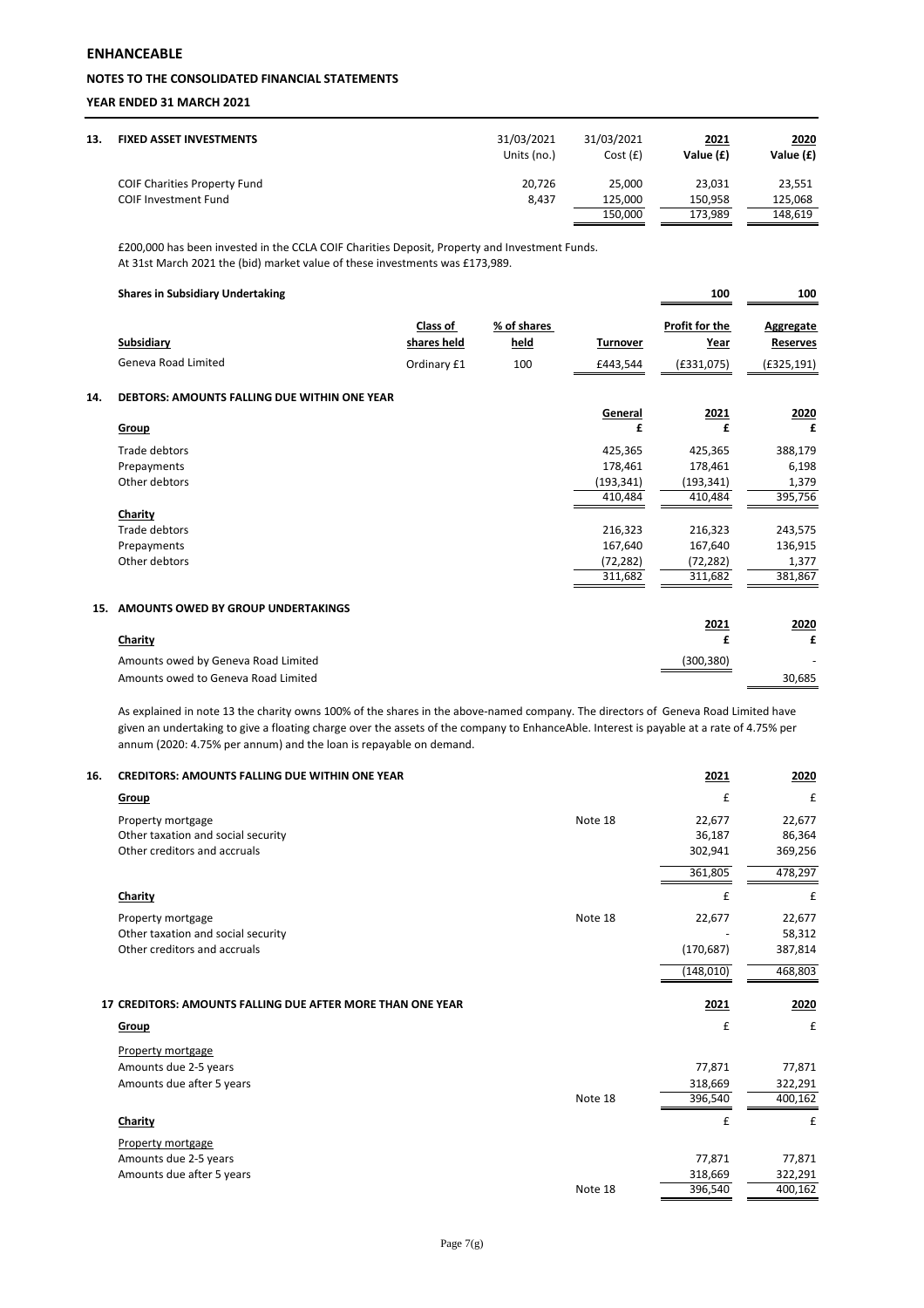# **18. PROPERTY MORTGAGE**

Included in creditors falling due within one year and after more than one year is a Property Mortgage, secured with a fixed charge on the freehold property owned by EnhanceAble.

The loan is repayable in 180 months with 164 remaining as at 31 March 2021.

Interest is charged at a fixed rate of 4.49% for the first ten years and at the Bank of England Base Rate plus 2.4% thereafter.

| <b>UNRESTRICTED FUNDS</b><br>19.                                           | 2021       | 2020       |
|----------------------------------------------------------------------------|------------|------------|
| Group                                                                      | £          | £          |
| At 1 April 2020                                                            | 1,140,280  | 1,287,354  |
| Net incoming / (outgoing) resources<br>Transfer from/(to) restricted funds | (120, 745) | (142, 371) |
| Other recognised gains/(losses)                                            | 25,370     | (4,703)    |
| At 31 March 2021                                                           | 1,044,905  | 1,140,280  |
| Charity                                                                    | £          | £          |
| At 1 April 2020                                                            | 1,134,496  | 1,281,845  |
| Net (outgoing) / incoming resources                                        | 210,331    | (142, 646) |
| Transfer to restricted funds                                               |            |            |
| Other recognised gains/(losses)                                            | 25,370     | (4,703)    |
| At 31 March 2021                                                           | 1,370,196  | 1,134,496  |

# **20. RESTRICTED FUNDS**

EnhanceAble Children's Services (ECS) runs three 'after school' clubs, Kite, Ribbons and Flyers, for young people who have Asperger's Syndrome or high functioning Autism. It also manages a respite care and short break service known as Croft Cottage for children and young people aged between 8 and 18.

# **Movements in funds - Year ending 31 March 2021**

|                          | <b>Balance</b> at<br>31.03.2020 | Incoming<br><b>Resources</b> | Expenditure,<br><b>Gains and</b><br><b>Losses</b> | <b>Transfers</b> | <b>Balance at</b><br>31.03.2021 |
|--------------------------|---------------------------------|------------------------------|---------------------------------------------------|------------------|---------------------------------|
| <b>Group</b>             | £                               | £                            | £                                                 | f                | £                               |
| Kite, Ribbons and Flyers | 23,608                          | 50,000                       | 6,687                                             |                  | 66,921                          |
| Croft Cottage            | 60,675                          | 200,000                      | 162,745                                           |                  | 97,930                          |
| Covid Grant              |                                 | 144,738                      |                                                   |                  | 144,738                         |
|                          | 84,283                          | 394,738                      | 169,432                                           |                  | 309,589                         |
| <b>Charity</b>           |                                 |                              |                                                   |                  |                                 |
| Kite, Ribbons and Flyers | 23,608                          | 50,000                       | 6,687                                             |                  | 66,921                          |
| Croft Cottage            | 60,675                          | 200,000                      | 162,745                                           |                  | 97,930                          |
| Covid Grant              |                                 | 144,738                      |                                                   |                  | 144,738                         |
|                          | 84,283                          | 394,738                      | 169,432                                           |                  | 309,589                         |

# **Movements in funds - Year ending 31 March 2020**

|                          | <b>Balance at</b> | Incoming              | Expenditure,<br>Gains and |                       | <b>Balance at</b> |
|--------------------------|-------------------|-----------------------|---------------------------|-----------------------|-------------------|
| Group                    | 31.03.2019<br>£   | <b>Resources</b><br>£ | <b>Losses</b><br>£        | <b>Transfers</b><br>£ | 31.03.2020<br>£   |
|                          | 1,482             | 50,000                | 27,874                    |                       |                   |
| Kite, Ribbons and Flyers |                   |                       |                           |                       | 23,608            |
| <b>Croft Cottage</b>     | 11,131            | 200,000               | 150,456                   |                       | 60,675            |
|                          | 12,613            | 250,000               | 178,330                   |                       | 84,283            |
| <b>Charity</b>           |                   |                       |                           |                       |                   |
| Kite, Ribbons and Flyers | 1,482             | 50,000                | 27,874                    |                       | 23,608            |
| <b>Croft Cottage</b>     | 11,131            | 200,000               | 150,456                   |                       | 60,675            |
|                          | 12,613            | 250,000               | 178,330                   |                       | 84,283            |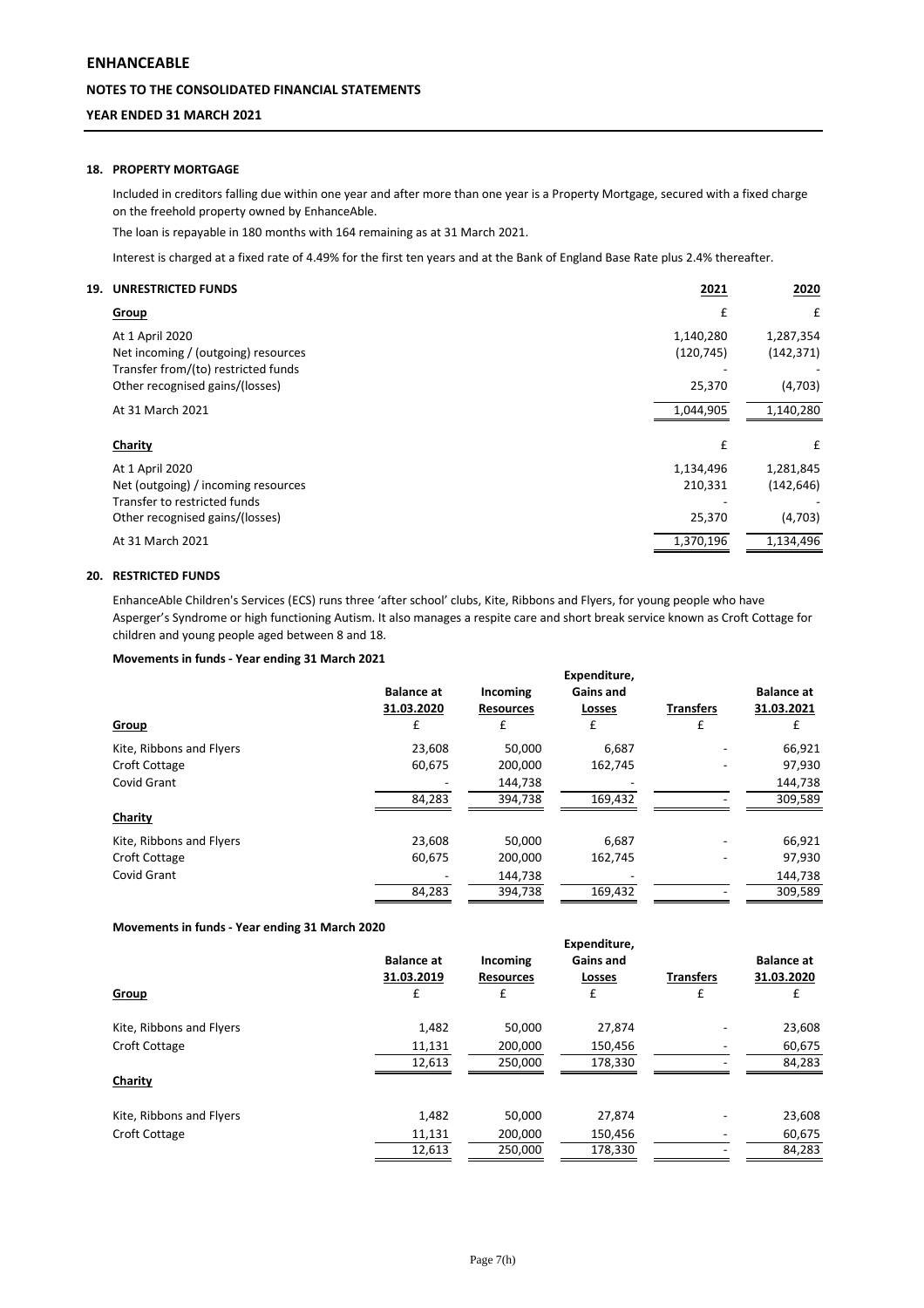# **NOTES TO THE CONSOLIDATED FINANCIAL STATEMENTS**

# **YEAR ENDED 31 MARCH 2021**

# **21. CAPITAL**

The parent company is limited by guarantee. Every member of the company undertakes to contribute to the company in the event of it being wound up whilst she / he is a member or within one year afterwards, for the payment of debts and liabilities of the company contracted before she / he ceases to be a member and the costs, charges and expenses of winding up and for the adjustment of the rights of contributories among themselves such amount as may be required not exceeding one pound.

# **22. CONNECTED CHARITIES**

The company is affiliated to the national charity for people with cerebral palsy and associated disabilities, SCOPE.

# **23. FINANCIAL COMMITMENTS**

a) The parent company had the following minimum payments under operating lease commitments:

|                                          | 2021   | 2020   |
|------------------------------------------|--------|--------|
| <b>Land and Buildings</b>                | f      | £      |
| Operating leases which expire:           |        |        |
| (a) within one year                      | 14,508 | 27,133 |
| (b) in the second to fifth year          | 7,254  | 21,762 |
| (c) after five years                     |        |        |
|                                          | 21,762 | 48,895 |
| b)<br><b>Office Equipment</b>            | £      | £      |
| Operating leases which expire:           |        |        |
| (a) within one year                      | 7,333  | 9,048  |
| (b) in the second to fifth year          | 29,333 | 12,568 |
| (c) after five years                     |        |        |
|                                          | 36,666 | 21,616 |
| 24. ANALYSIS OF NFT ASSFTS BETWEEN FUNDS |        |        |

| Fund Balances at 31 March 2020 are represented | Unrestricted<br><b>Funds</b> | Restricted<br><b>Funds</b> | <u>Total</u><br>2021 | <b>Total</b><br>2020<br>£ |
|------------------------------------------------|------------------------------|----------------------------|----------------------|---------------------------|
| <b>Fixed Assets</b>                            | 1,171,003                    | $\overline{\phantom{a}}$   | 1,171,003            | 1,190,187                 |
| <b>Current Assets</b>                          | 658,998                      | 309.589                    | 968,587              | 944,534                   |
| Liabilities                                    | (785,098)                    | -                          | (785,098)            | (910, 158)                |
| <b>Total Net Assets</b>                        | 1,044,904                    | 309,589                    | 1,354,493            | 1,224,563                 |

### **25. RETIREMENT BENEFIT OBLIGATIONS**

The company participates in the Pension Trust's Growth Plan and its Flexible Retirement Plan. It also makes contributions to employees' personal pension plans. The Pension Trust's Growth Plan provides benefits to some 950 non-associated participating employers.

The Flexible Retirement Plan is a wholly a money purchase (i.e. defined contribution) scheme. The Growth Plan is a defined benefit scheme in the UK but because it is not possible for the company to obtain sufficient information to enable it to account for the scheme as a defined benefit scheme, it accounts for the scheme as a defined contribution scheme.

The scheme is subject to the funding legislation outlined in the Pensions Act 2004 which came into force on 30 December 2005. This, together with documents issued by the Pensions Regulator and Technical Actuarial Standards issued by the Financial Reporting Council, set out the framework for funding defined benefit occupational pension schemes in the UK.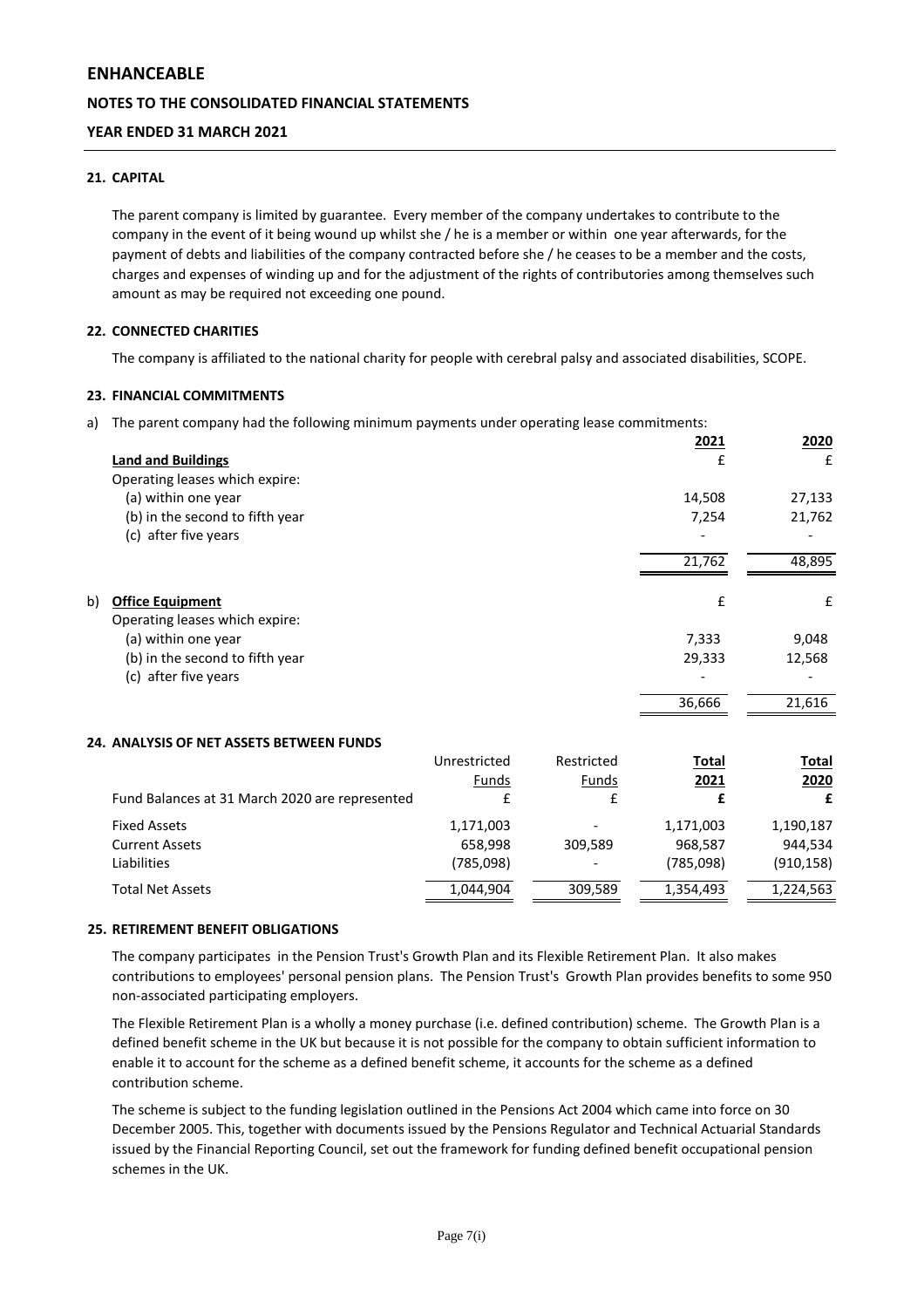# **NOTES TO THE CONSOLIDATED FINANCIAL STATEMENTS**

# **YEAR ENDED 31 MARCH 2021**

# **25. RETIREMENT BENEFIT OBLIGATIONS - CONTINUED**

The Growth Plan is classified as a 'last-man standing arrangement', which means that the company is potentially liable for other participating employers' obligations if those employers are unable to meet their share of the scheme deficit following withdrawal from the scheme. Participating employers are legally required to meet their share of the scheme deficit on an annuity purchase basis on withdrawal from the scheme.

A full actuarial valuation for the scheme was carried out at 30 September 2017. This valuation showed assets of £794.9m, liabilities of £926.4m and a deficit of £131.5m. To eliminate this funding shortfall, the Trustee has asked the participating employers to pay additional contributions to the scheme as follows:

### **Deficit contributions**

| From 1 April 2019 to 31 January 2025: | £11,243,000 per annum (payable monthly and increasing by 3% |
|---------------------------------------|-------------------------------------------------------------|
|                                       | each on 1st April)                                          |

Unless a concession has been agreed with the Trustee the term to 30 September 2025 applies.

Note that the scheme's previous valuation was carried out with an effective date of 30 September 2014. This valuation showed assets of £793.4m, liabilities of £969.9m and a deficit of £176.5m. To eliminate this funding shortfall, the Trustee has asked the participating employers to pay additional contributions to the scheme as follows:

### **Deficit contributions**

| From 1 April 2016 to 30 September 2025: | £12,945,440 per annum (payable monthly and increasing by 3%  |  |
|-----------------------------------------|--------------------------------------------------------------|--|
|                                         | each on 1st April)                                           |  |
| From 1 April 2016 to 30 September 2028: | £54,560 per annum (payable monthly and increasing by 3% each |  |
|                                         | on 1st April)                                                |  |

The recovery plan contributions are allocated to each participating employer in line with their estimated share of the Series 1 and Series 2 scheme liabilities.

Where the scheme is in deficit and where the company has agreed to a deficit funding arrangement the company recognises a liability for this obligation. The amount recognised is the net present value of the deficit reduction contributions payable under the agreement that relates to the deficit. The present value is calculated using the discount rate detailed in these disclosures. The unwinding of the discount rate is recognised as a finance cost.

|                                                          | 2021     | 2020     |
|----------------------------------------------------------|----------|----------|
|                                                          | £        | £        |
| Present value of pension deficit provision               | 26,752   | 31,698   |
| Reconciliation of opening and closing provisions         |          |          |
| Provision at start of period                             | 31,698   | 38,452   |
| Unwinding of the discount factor (interest expense)      | 712      | 487      |
| Deficit contribution paid                                | (6, 573) | (6, 381) |
| Remeasurements - impact of any change in assumptions     | 915      | (860)    |
| Remeasurements - amendments to the contribution schedule |          |          |
| Provision at end of period                               | 26,752   | 31,698   |
| Income and expenditure impact                            |          |          |
| Interest expense                                         | 712      | 487      |
| Remeasurements – impact of any change in assumptions     | 915      | (860)    |
| Remeasurements – amendments to the contribution schedule |          |          |
| Contributions paid in respect of future service*         | 47,101   | 36,315   |
| Costs recognised in income and expenditure account       | 48,728   | 35,942   |

\*includes defined contribution schemes and future service contributions (i.e. excluding any deficit reduction payments) to defined benefit schemes which are treated as defined contribution schemes.